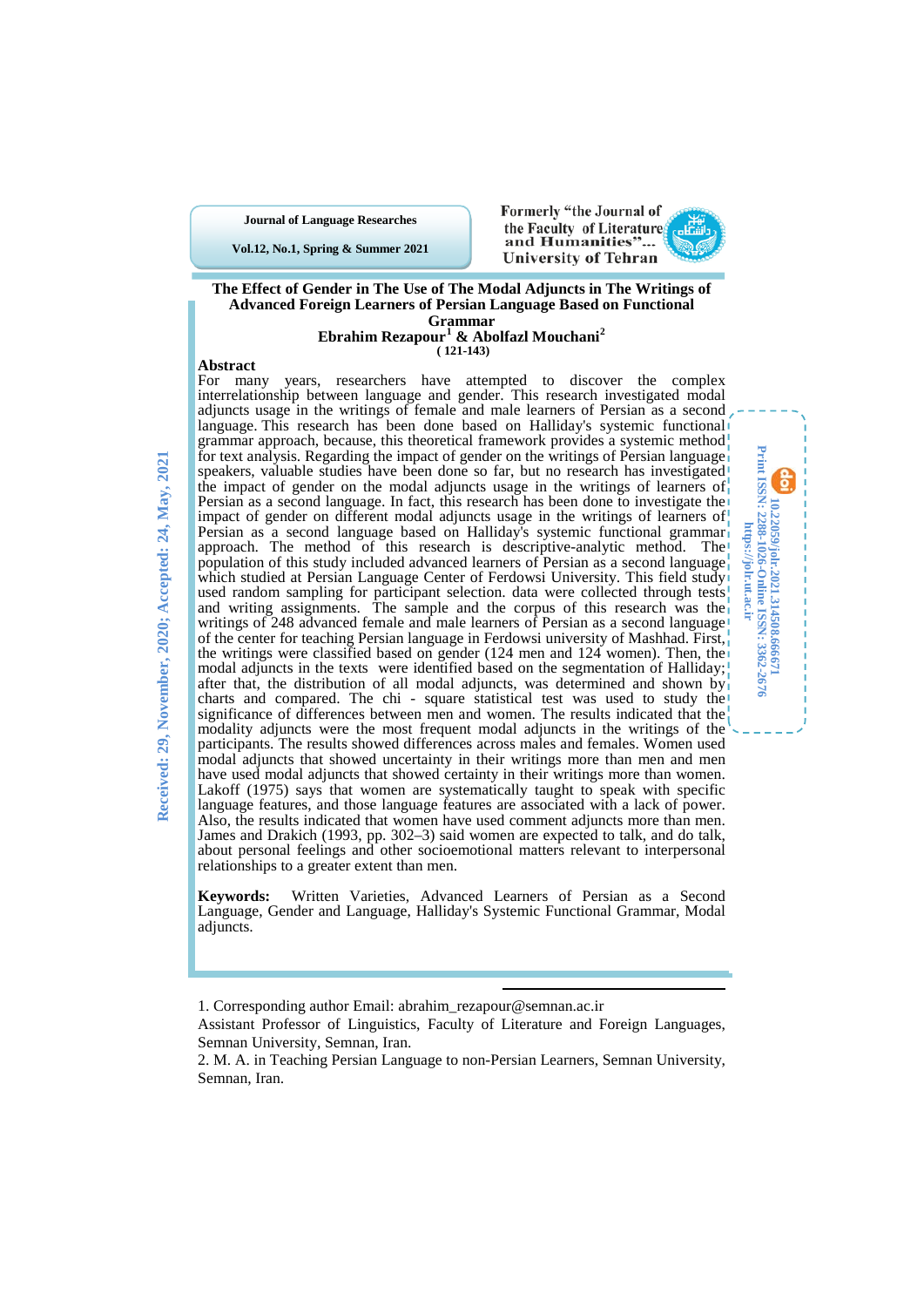**The Effect of Gender in The Use of The Modal Adjuncts in The Writings of Advanced Foreign../122**

#### **1. Introduction**

This research investigated modal adjunct usage in the writings of the female and male learners of Persian as a second language. This research has been done based on Halliday's systemic functional grammar approach, because, this theoretical framework provides a systemic method for text analysis. In fact, this research has been done to investigate the impact of gender on different modal adjuncts usage in the writings of the learners of Persian as a second language based on Halliday's systemic functional grammar approach.

### **2. Literature Review**

Regarding the impact of gender on the writings of Persian language speakers, valuable studies have been conducted so far, for example, Tahmasebi Boldaji, S. (2010), Doroudi Moghadam, Kh. (2010), Ansarian, A. & Bathaie, M. (2011) and Mahmoodi-Bakhtiari, B. & Dehghani, M. (2014); But no research has investigated the impact of gender on the modal adjuncts usage in the writings of learners of Persian as a second language.

### **3. Methodology**

The method of this research is descriptive-analytic. The population of this study included 248 advanced learners of Persian as a second language who studied at Persian Language Center of Ferdowsi University in Mashhad. This field study used random sampling for participant selection. Data were collected through tests and writing assignments. First, the writings were classified based on gender (124 men and 124 women). Then, following Halliday, the modal adjuncts in the texts were identified; after that, the distribution of all modal adjuncts, was determined and shown by charts and compared. The chi-square statistical test was used to study the significance of differences between men and women.

### **4. Results**

The results indicated that the modality adjuncts were the most frequent modal adjuncts in the writings of advanced female and male learners of Persian as a second language.

The results showed differences across males and females. Women used modal adjuncts that showed uncertainty in their writings more than men and men have used modal adjuncts that showed certainty in their writings more than women. Lakoff's (1975) *Language and Woman's Place* identifies and explores a phenomenon that Lakoff names "women's language". She identifies women's language features. She says that women are systematically taught to speak with specific language features, and those language features are associated with a lack of power.

Also, the results indicated that women have used comment adjuncts more than men. As Holmes (1998) said, women and men develop different patterns of language use.

Based on 'sociolinguistic universal tendencies,' that Holmes (1998) offers, women tend to focus on the affective functions of an interaction more often than men do. The affective functions of an interaction appear in the form of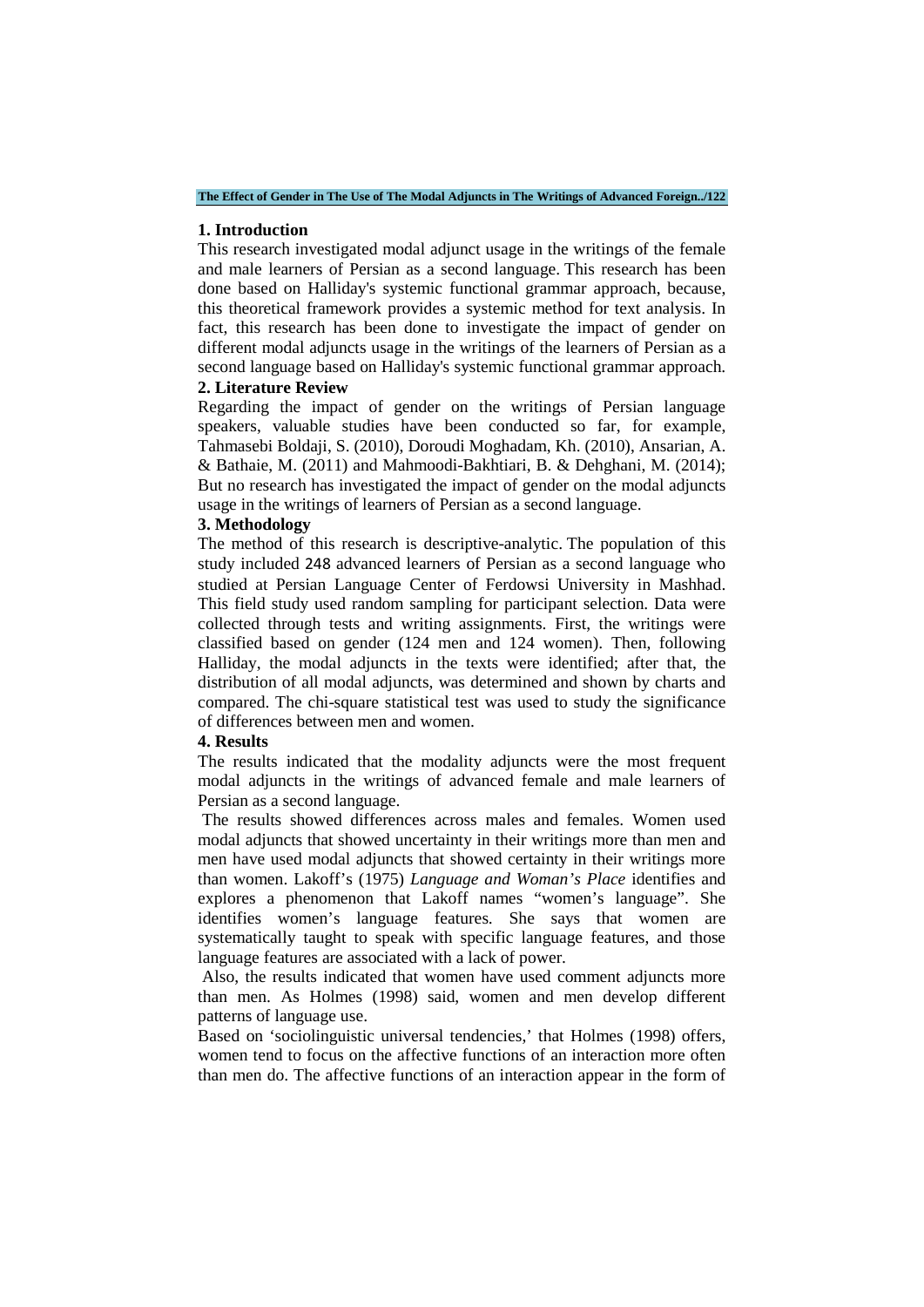#### **123/ Journal of Language Researches, Vol.12, No.1, Spring & Summer 2021**

comment adjuncts. Also, James and Drakich (1993, pp. 302–3) said women are expected to talk, and do talk, about personal feelings and other socioemotional matters relevant to interpersonal relationships to a greater extent than men.

### **5. Discussions**

We discuss how women and men use the modal adjuncts in their writings in different ways. In this section, we analyze the results based on Lakoff's theory (Lakoff's (1975) *Language and Woman's Place*) and 'sociolinguistic universal tendencies,' that Holmes (1998) offers. Furthermore, we compare the results of the present study to the findings of previous studies.

### **6. Conclusion**

Based on the results obtained we can conclude that Lakoff's theory is confirmed. Also, the results confirm Holmes' sociolinguistic universal tendencies.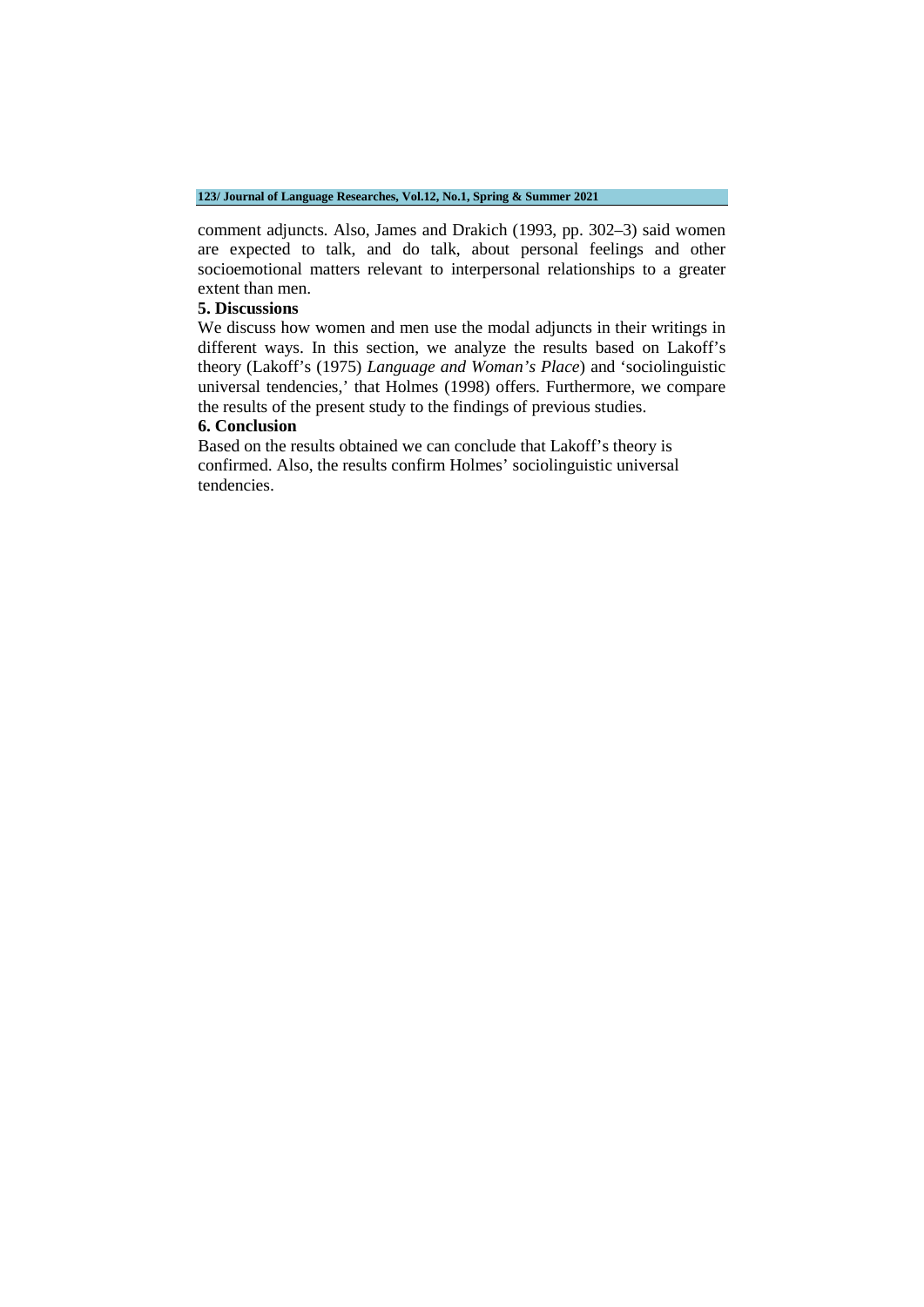**/124 تأثیر جنسیت در کاربرد افزودههاي وجهی در نوشتار فارسیآموزان خارجی سطح پیشرفته از منظر دستور نقشگرایی**

**تأثیر جنسیت در کاربرد افزودههاي وجهی در نوشتار فارسیآموزان خارجی سطح پیشرفته از منظر دستور نقشگرایی**

**[1](#page-3-0) ابراهیم رضاپور استادیار گروه زبانشناسی دانشگاه سمنان، سمنان، ایران.**

**ابوالفضل موچانی کارشناسی ارشد آموزش زبان فارسی به غیرفارسی زبانان دانشگاه سمنان، سمنان، ایران.** تاریخ دریافت مقاله: /09/9 99؛ تاریخ پذیرش مقاله 1400/03/03 علمی- پژوهشی

### **چکیده**

در این پژوهش، افزودههاي وجهی بهکاررفته در نوشتار فارسیآموزان سطح پیشرفته زن و مرد در چارچوب دستور نقشگراي نظاممند، استخراج و بررسی گردیدند. به عبارتی، این پژوهش در پی پاسخ به این پرسش است که آیا تفاوتی میان فارسیآموزان زن و مرد در کاربرد افزودههاي وجهی وجود دارد یا خیر. دستور نقشگراي نظاممند، روشی نظاممند براي تحلیل متن در اختیار میگذارد. افزودههاي وجهی که بیانگر میزان قطعیت و دیدگاه گوینده یا نویسنده هستند؛ در مبحث فرا نقش بینفردي در دستور نقشگراي نظاممند، بررسی میشوند. پژوهشهاي زیادي براي یافتن رابطهي زبان و جنسیت انجام شده است؛ ولی تاکنون هیچ پژوهشی در چارچوب دستور نقشگرا، تأثیر جنسیت در کاربرد افزودههاي وجهی در نوشتار فارسیآموزان خارجی را بررسی نکرده است. نمونه آماري و پیکره مورداستفاده در این پژوهش نوشتار 248 نفر از فارسیآموزان خارجی سطح پیشرفته زن و مرد مرکز آموزش زبان فارسی دانشگاه فردوسی مشهد است. روش نمونهگیري این پژوهش از نوع نمونهگیري تصادفی ساده است. روش کار بدینصورت انجام شد که نوشتار 248 نفر از فارسیآموزان بر اساس جنسیت تفکیک شد (124 نفر زن و 124 نفر مرد). سپس تمام افزودههاي وجهی بهکاررفته در نوشتار فارسیآموزان مرد و زن بر اساس تقسیمبندي هلیدي تعیین شدند. سپس تعداد و درصد توزیع انواع افزودههاي وجهی محاسبه و نتایج با هم مقایسه شد. براي بررسی معنادار بودن تفاوتها میان زنان و مردان، از آزمون آماري خی دو استفاده شد. سرانجام، این نتایج حاصل شد که افزوده وجهی وجهنما، پربسامدترین افزودهي وجهی در نوشتار فارسیآموزان سطح پیشرفته است؛ مردان از افزودههاي وجهی وجهنما که قطعیت و یقین را نشان میدهند (واژههایی از قبیل مطمئنا،ً حتماً و ...) بیش از زنان استفاده کردهاند و زنان از افزودههاي وجهی وجهنما که عدم قطعیت و تردید را نشان میدهند (واژههایی از قبیل احتمالاً، شاید و ...) بیش از مردان استفاده کردهاند؛ این نتیجه دیدگاه لیکاف (۱۹۷۵: ۵۲-54) درباره تفاوتهاي زبانی مردان و زنان را تأیید میکند. همچنین، زنان بیش از مردان از افزودههاي اظهاري استفاده کردهاند. افزودههاي مطلوبیت (واژههایی از قبیل خوشبختانه، متأسفانه و ...)، بیشترین افزودههاي اظهاري بهکاررفته در نوشتار فارسیآموزان زن است. این نتیجه، دیدگاه جیمز و دراکیچ (1993) را درباره رفتار زبانی زنان، تأیید میکند.

**واژههاي کلیدي:** گونه نوشتاري، فارسیآموزان خارجی، زبان و جنسیت، دستور نقشگراي نظاممند هلیدي، افزودههاي وجهی.

**.1 مقدمه**

<span id="page-3-0"></span>پژوهشگران با مقاصد گوناگونی به تجزیهوتحلیل متن میپردازند که یکی از آنها

 $\overline{a}$ 

abrahim\_rezapour@semnan.ac.ir :مسئول نویسنده رایانامۀ .1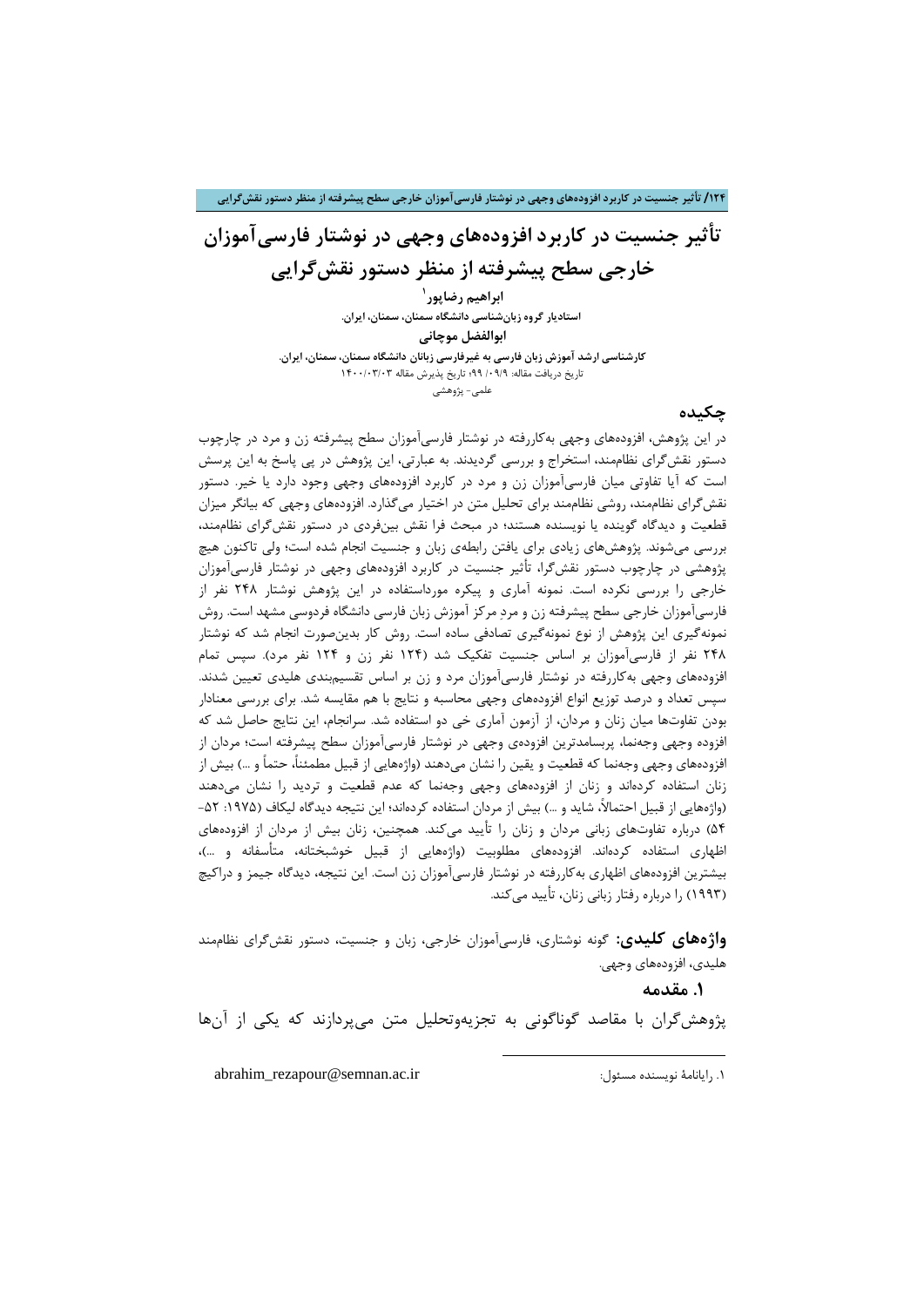# ه م**شملی زبانی** سال ۱۲ شمارهٔ ۱۰ بهار و تابستان ۱۳۵/۱۴۰۰

اهداف آموزشی است. دستور نقشگراي نظاممند، روشی نظاممند براي تحلیل متن در اختیار میگذارد. این دستور معنامحور است و زبان را در بافت بررسی میکند (هلیدي و متیسن ۲۰۰۴).

 موضوع این پژوهش، بررسی تأثیر جنسیت بر استفاده فارسیآموزان سطح پیشرفته از افزودههاي وجهی در چارچوب دستور نقشگراي نظاممند هلیدي است. به عبارتی، این پژوهش در پی پاسخ به این پرسش است که آیا تفاوتی میان فارسیآموزان زن و مرد در کاربرد افزودههاي وجهی وجود دارد یا خیر. افزودههاي وجهی، میزان قطعیت و دیدگاه گوینده یا نویسنده را بیان میکند. درنتیجه، آگاهی از میزان استفادهي زبانآموزان از افزودههاي وجهی، بر اساس دستور نقشگرا، با توجه به جنسیت آنها، میتواند ابزاري مناسب، براي بررسی تأثیر جنسیت بر میزان قطعیت و دیدگاه فارسیآموزان خارجی، باشد. نتایج پژوهش، در حوزهي جامعهشناسی زبان و رابطهي میان زبان و جنسیت، داراي اهمیت است.

 پژوهشهایی در زبان فارسی، میزان استفاده از واژههاي مختلف را در نوشتار زنان و مردان بررسی کردهاند که از آن جمله میتوان به پژوهشهاي طهماسبی بلداجی (1388)، درودي مقدم (2010)، انصاریان و بهایی (2011) و محمودي بختیاري و دهقانی (1392) اشاره کرد؛ ولی تاکنون هیچ پژوهشی در چارچوب دستور نقشگرا، تأثیر جنسیت در کاربرد افزودههاي وجهی در نوشتار فارسیآموزان خارجی را بررسی نکرده است. پژوهش حاضر، یک پژوهش توصیفی\_تحلیلی و مقایسهاي است. این پژوهش در چارچوب نظریه نقشگراي هلیدي به بررسی نوشتار فارسیآموزان سطح پیشرفته زن و مرد و مقایسه بین نوشتار فارسیآموزان مرد و زن میپردازد. نمونه آماري و پیکره مورداستفاده در این پژوهش نوشتار 248 نفر از فارسیآموزان خارجی سطح پیشرفته زن و مرد مرکز آموزش زبان فارسی دانشگاه فردوسی مشهد است. روش نمونهگیري این پژوهش از نوع نمونهگیري تصادفی ساده است. این پژوهش در پی پاسخگویی به پرسشهاي زیر است:

1) توزیع کدام افزودههاي وجهی در نوشتار فارسیآموزان سطح پیشرفته، بیشتر است؟ 2) توزیع افزودههاي وجهی در نوشتار زنان چگونه است؟ 3) توزیع افزودههاي وجهی در نوشتار مردان چگونه است؟

 بهمنظور پاسخ به این پرسشها، ابتدا نوشتار 248 نفر از فارسیآموزان بر اساس جنسیت تفکیک شد (124 نفر زن و 124 نفر مرد). سپس تمام افزودههاي وجهی

 $\overline{a}$ 

<span id="page-4-0"></span>1. Halliday, M.A.K. & Matthiessen C.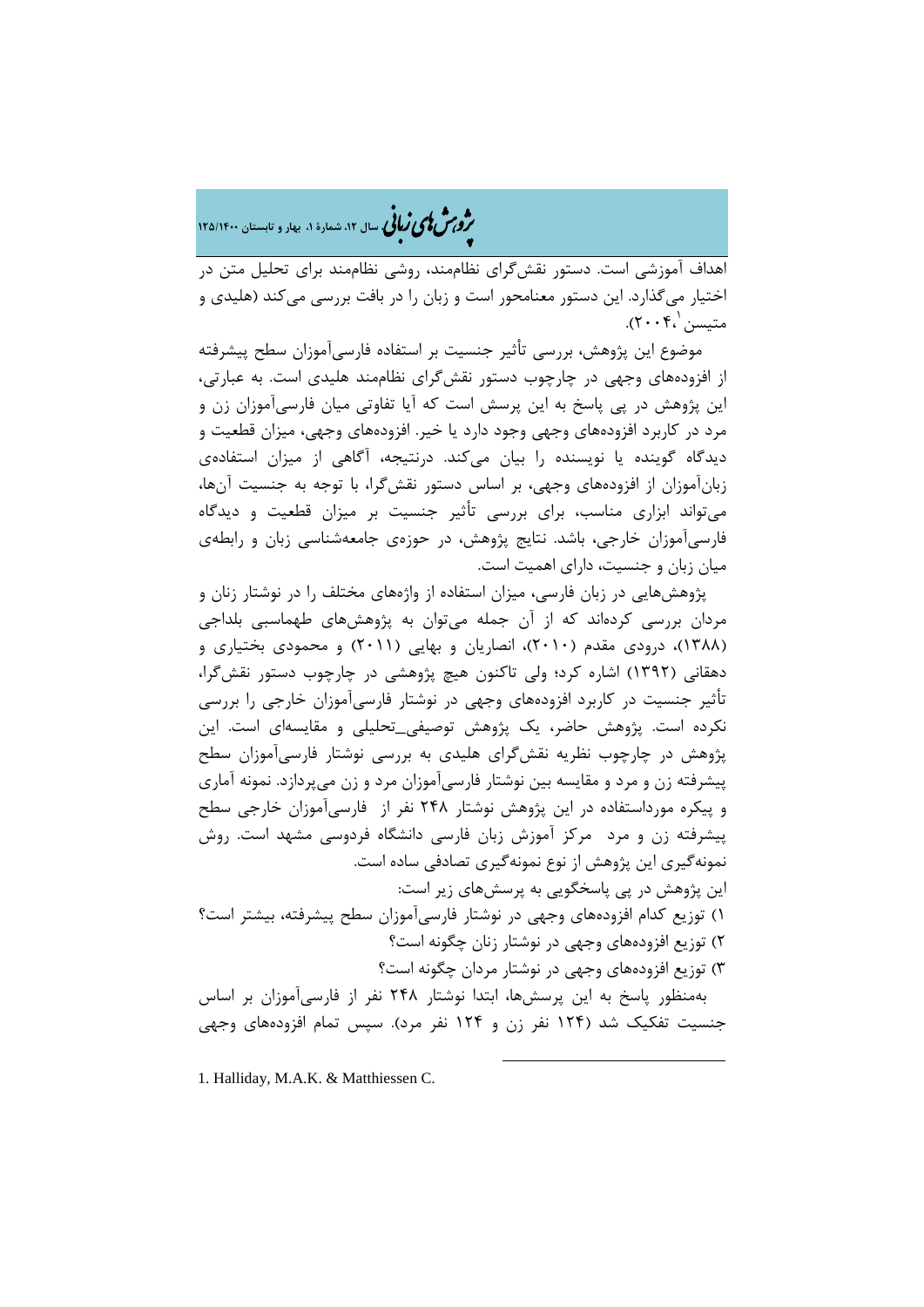**/126 تأثیر جنسیت در کاربرد افزودههاي وجهی در نوشتار فارسیآموزان خارجی سطح پیشرفته از منظر دستور نقشگرایی**

بهکاررفته در نوشتار فارسیآموزان مرد و زن بر اساس تقسیمبندي هلیدي تعیین و مقایسه شدند.

### **.2 پیشینۀ پژوهش**

در ایران، در حوزه دستور نقشگراي نظاممند، پژوهشهایی به بررسی میزان استفاده از افزودههاي وجهی پرداختهاند که از آن جمله میتوان به مقاله جعفري (1388) با عنوان «بررسی افزودهها در زبان فارسی: بر اساس رویکردهاي نقشی و صوري»، اشاره کرد. او در این مقاله به بررسی مقابلهاي افزودهها در رویکردهاي نقشگراي هلیدي و متیسن (۲۰۰۴) و رویکرد صورتگرا (برنامۀ کمینهگرای ردفورد ٰ (۲۰۰۴)) و رویکرد صورت $\mathcal{Z}$ رای تعاملی ارنست $^{1}$  (۲۰۰۲) میپردازد. او مفهوم افزودهها را در هریک از این دیدگاهها توضیح میدهد و در آخر به این نتیجه میرسد که دستور نقشگرا نمیتواند بهتنهایی تمایز عملکرد، محل و نحوهي قرارگیري افزودهها را در میان زبانهاي مختلف توجیه کند. او در ادامه بیان میکند که تحلیلهاي صوري باید در کنار تحلیلهاي معنایی انجام شود؛ به این معنا که هیچیک از این دیدگاهها بهتنهایی براي تبیین دادههاي زبان فارسی کارآمد نیستند. پژوهش وزیرنژاد (1387)، پژوهشی دیگر در این حوزه است. او رمان «چراغها را من خاموش میکنم» را بر اساس دستور نقشگراي نظاممند، مورد تجزیهوتحلیل قرار داده است. در پایان به این نتیجه میرسد که افزودهي اظهاري، کمبسامدترین افزوده وجهی است. همچنین، یکی از مواردي که میرزائی و مولودي (1393) در مقالهشان با عنوان «نخستین پیکرهي نقشهاي معنایی زبان فارسی» بررسی کردهاند، افزودههاي وجهی است. پژوهشهاي خارجی زیادي در حوزه زبان و جنسیت انجام شدهاند که برخی از آنها عبارتاند از:

لیکاف<sup>۳</sup> (۱۹۷۳، ۱۹۷۵، ۲۰۰۴)، بیشتر صاحبنظران در حوزهٔ جامعهشناسی زبان (تانن ٔ ، کامرون ؓ ، وارداف ٔ و …)، بر این باور هستند که پژوهشها در بررسی رابطهی جنسیت و زبان، با مقالهي «زبان و جایگاه زن»، نوشتهي لیکاف (1973)، شروع شد. لیکاف بیان میکند که زنان چون ظرفیت قدرتطلبی ندارند، خود را بدون قدرت در نظر میگیرند و رفتارهاي زبانیاي را از خود بروز میدهند که نشاندهندهي عدمقاطعیت و شک و تردید آنها است. برخی از مشخّصههاي زبانی زنان، ازنظر لیکاف،

1

<span id="page-5-1"></span><span id="page-5-0"></span>1. Radford 2. Ernest

- <span id="page-5-2"></span>3. Lakoff, R.
- <span id="page-5-3"></span>4. Tannen
- <span id="page-5-4"></span>5. Cameron
- <span id="page-5-5"></span>6. Wardhaugh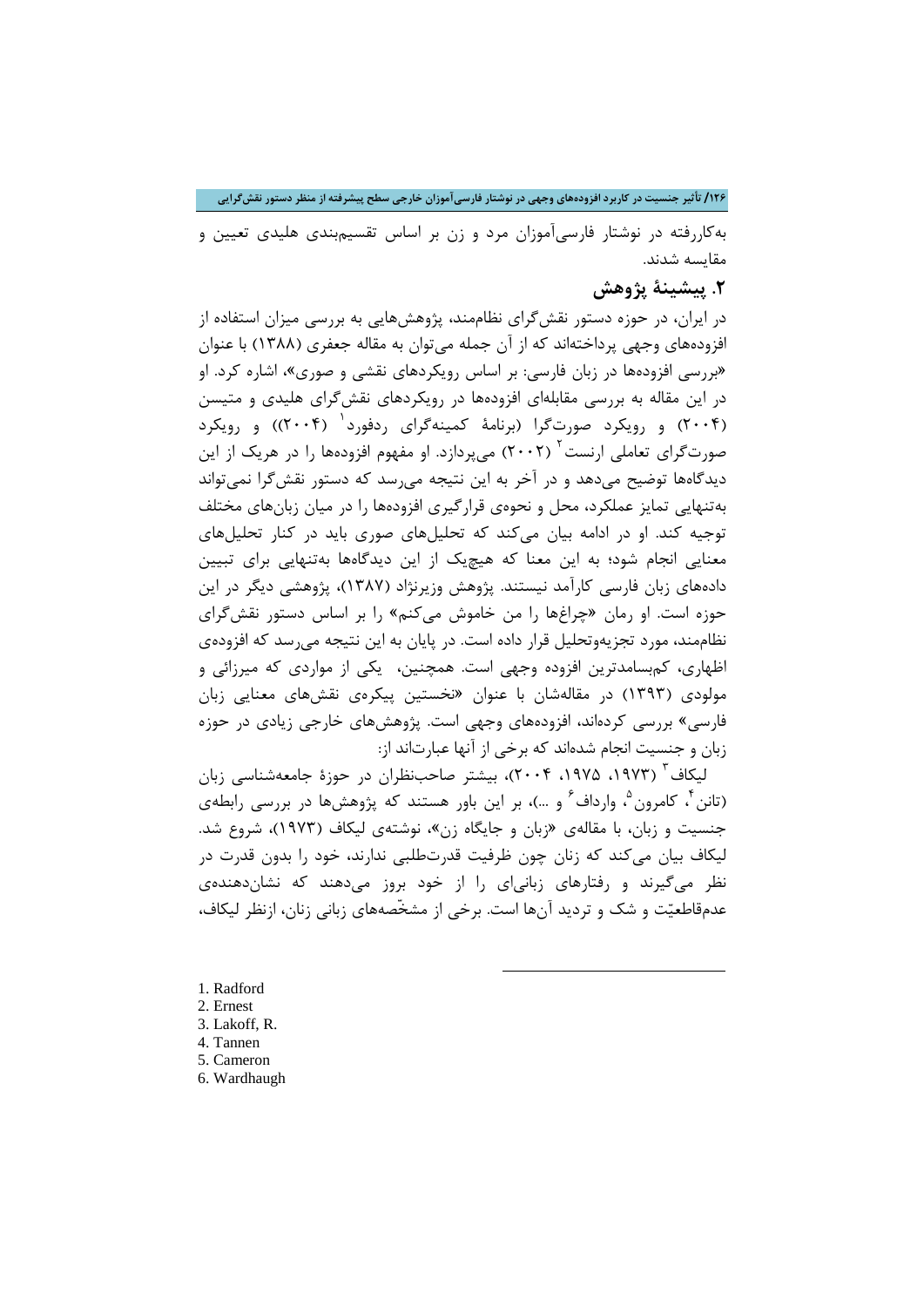�ی زبا **، سال ،12 شمارة ،1 بهار و تابستان 127/1400** � �و ی �ش

عبارتاند از: به کار گیری زبان مؤدبانه، پُرکنندهها <sup>۱</sup>، صفات تهی <sup>۲</sup> و تشدیدکنندهها. [3](#page-6-2) هولمز (1990)، میزان بهکارگیري سؤالات ضمیمه، عوامل طفرهروي و تشدیدکنندهي «البته» را در گفتار مردان و زنان، بررسی کرده است. هولمز، برخلاف لیکاف که میگوید رابطهاي یکبهیک بین صورت زبانی و کاربرد آن وجود دارد، میگوید که صورتهاي زبانی با توجه به بافتی که در آن به کار میروند، داراي کاربردهاي گوناگونی هستند. هولمز در آخر بیان میکند که برخلاف کلیشههایی که زنان را شرکتکنندگانی مضطرب و مردد، به تصویر میکشند، زنان در گفتگوها بهصورت راحت <sup>۴</sup>، حمایتکننده <sup>۵</sup> و مطمئن <sup>۶</sup> شرکت میکنند.

 از جمله پژوهشهاي خارجی اخیر که به بررسی نقش جنسیت در استفاده از قیدهاي مختلف پرداختهاند، میتوان به موارد زیر اشاره کرد:

لابوتکا<sup>۷</sup> (۲۰۰۹)، گفتار زنان را در چند نمایش و مصاحبه بررسی کرده است. او درنهایت، دیدگاه لیکاف را تأیید میکند و میگوید که زنان در گفتار خود، از مواردي مانند تشدیدکنندهها (خیلی و ...)، گفتگو دربارهي مسائل موردعلاقهي زنان، عوامل طفرهروي و صفات تهی استفاده میکنند.

یاگوچی^ و دیگران (۲۰۱۰) به بررسی تأثیر جنسیت بر استفاده از تشدیدکنندههای «خیلی» و «واقعاً»، در گفتار رسمی آمریکاییها، پرداختهاند. در آخر به این نتیجه میرسند که زنان از تشدیدکنندهي «واقعاً»، بیش از مردان استفاده کردهاند و در مورد بهکارگیري تشدیدکنندهي «خیلی»، اختلاف فراوانی میان مردان و زنان وجود ندارد. **.3 چارچوب نظري تحقیق**

**-3 .1 دستور نقشگراي نظاممند هلیدي** یکی از بهترین الگوها براي تحلیل گفتمان در زبانشناسی نقشگرا، دستور نقشگراي نظاممند<sup>۹</sup> است که توسط مایکل هلیدی مطرح شد. سیستم از مفاهیمی بنیادی است که در دستور نقشگرا مطرح اسـت. زبـان در ایـن دسـتور بهصورت نظامی از معناها در نظر گرفته می شود که با صورت همراه می شود (هلیدی، ۱۹۸۵: xxvii). واحد مطالعه در

1

<span id="page-6-0"></span>1. filler

- <span id="page-6-1"></span>2. empty adjectives
- <span id="page-6-2"></span>3. Holmes, J.
- <span id="page-6-3"></span>4. facilitative
- <span id="page-6-4"></span>5. supportive
- <span id="page-6-5"></span>6. confident
- <span id="page-6-6"></span>7. Labotka, L.

<span id="page-6-7"></span>8. Yaguchi

<span id="page-6-8"></span>9. Systemic Functional Grammar (SFG)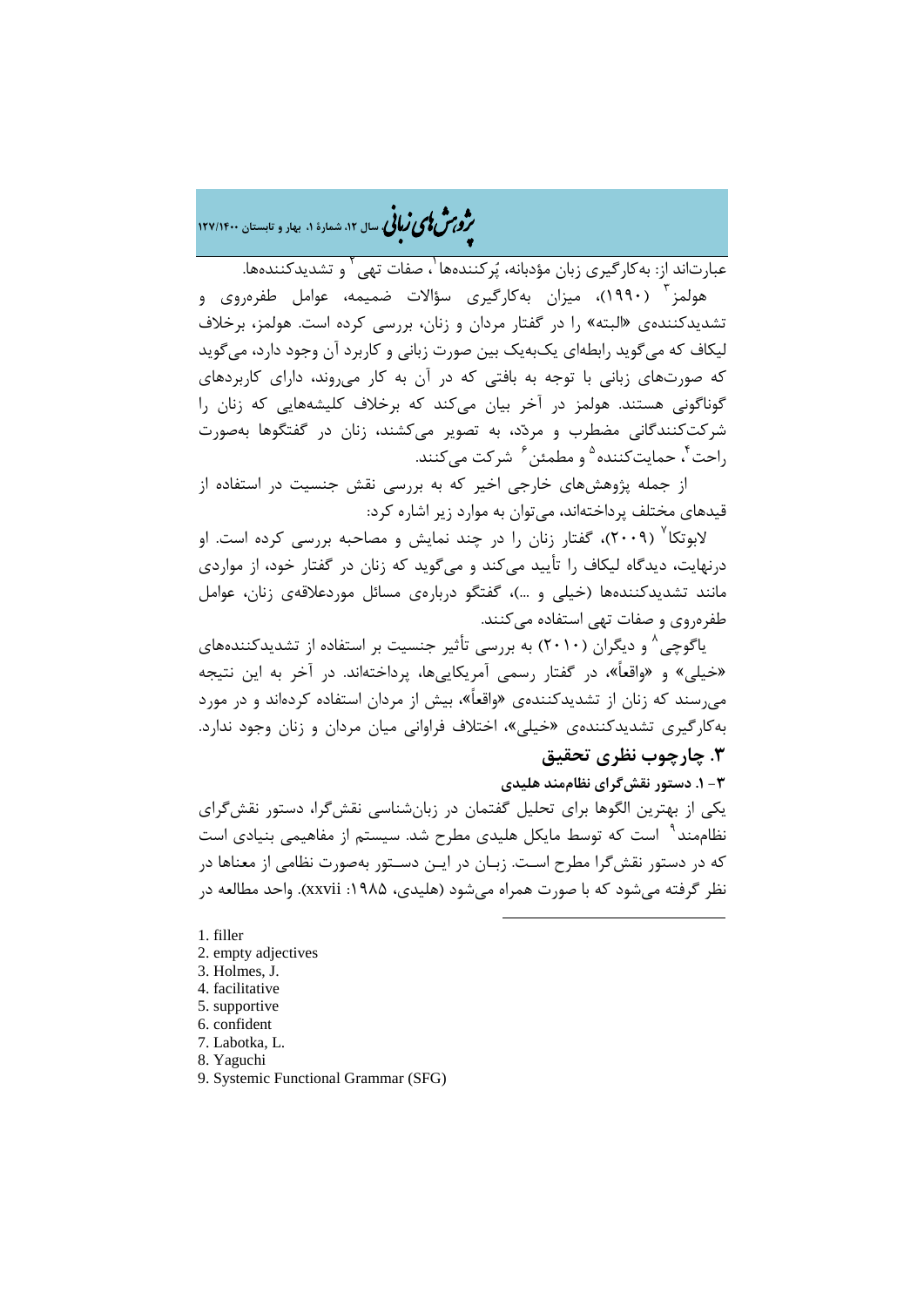**/128 تأثیر جنسیت در کاربرد افزودههاي وجهی در نوشتار فارسیآموزان خارجی سطح پیشرفته از منظر دستور نقشگرایی**

دستور نقش *گ*رای نظاممند، بند <sup>۱</sup> است و بند ازنظر معنایی دارای سه لایهی جدا، ولی در ارتباط باهم است که فرانقش <sup>۲</sup> نامیده می شوند؛ این سه لایهی معنایی عبارتاند از: ۱-فرانقش اندیشگانی <sup>۳</sup> (تجربی) ۲- فرانقش بینفردی <sup>۴ -</sup>7- فرانقش متنی <sup>۵</sup> (هلیدی،  $(74.1994)$ 

 فرانقش بینفردي چگونگی تعامل میان شرکتکنندگان در یک رویداد گفتمانی را بیان میکند. تعامل زبانی در فرانقش بینفردي یک رابطهي دادوستد کالا یا خدمات یا اطلاعات است (هلیدی و متیسن، ۲۰۰۴: ۳۰). در این نوع معنا، محتوای یک بند به دو عنصر وجه و مانده تقسیم میشود، وجه آن بخش از بند است که از دو قسمت اصلی تشکیل شده است: ۱) فاعل (نهاد)<sup>۶</sup> که یک گروه اسمی است. ۲) عنصر زماندار<sup>۷</sup> (زمانمندي) که بخشی از گروه فعلی است و بیانگر زمان و وجه است. عنصر بعدي در سازمان بندی نقش ها در معنای بین فردی، مانده <sup>۸</sup> (باقی مانده) است که خود از سه عنصر نقشی مختلف تشکیل شده است: الف) محمول <sup>۹</sup>؛ ب) متمم ٔ ۱ْ؛ ج) افزوده <sup>۱۱</sup> (جعفری،  $\Lambda \Lambda$ 7/: 77/-77/).

**[12](#page-7-11) -3 -1 .1 افزودههاي وجهی**

افزودههاي وجهی، در فرانقش بینفردي بررسی میشوند. افزودههاي وجهی، چگونگی تعامل نویسنده یا گوینده را با مخاطب و دیدگاه و نگرش گوینده و مخاطب را بیان میکند (تامپسون ۱۳، ۱۹۹۷: ۵۴). افزودههای وجهی به دو بخش تقسیم میشوند: الف) افزوده وجه ب) افزوده اظهاري (هلیدي و متیسن، ۲۰۰۴: ۱۲۶). **14 - افزودهي وجهی، وجه**

افزوده وجه، میزان قطعیت نویسنده یا گویندهي کلام را در مورد یک پیام یا رخداد،

**.** 

<span id="page-7-0"></span>[1.](#page-7-13) clause

<span id="page-7-1"></span>2. metafunction

<span id="page-7-2"></span>3. ideational metafunction

<span id="page-7-3"></span>4. interpersonal metafunction

<span id="page-7-4"></span>5. textual metafunction

<span id="page-7-5"></span>6. subject

<span id="page-7-6"></span>7. finite

<span id="page-7-7"></span>8. residue 9. predicator

<span id="page-7-9"></span><span id="page-7-8"></span>10. complement

<span id="page-7-10"></span>11. adjunct

<span id="page-7-11"></span>12. modal adjunct

<span id="page-7-12"></span>13. Thompson

<span id="page-7-13"></span>14. mood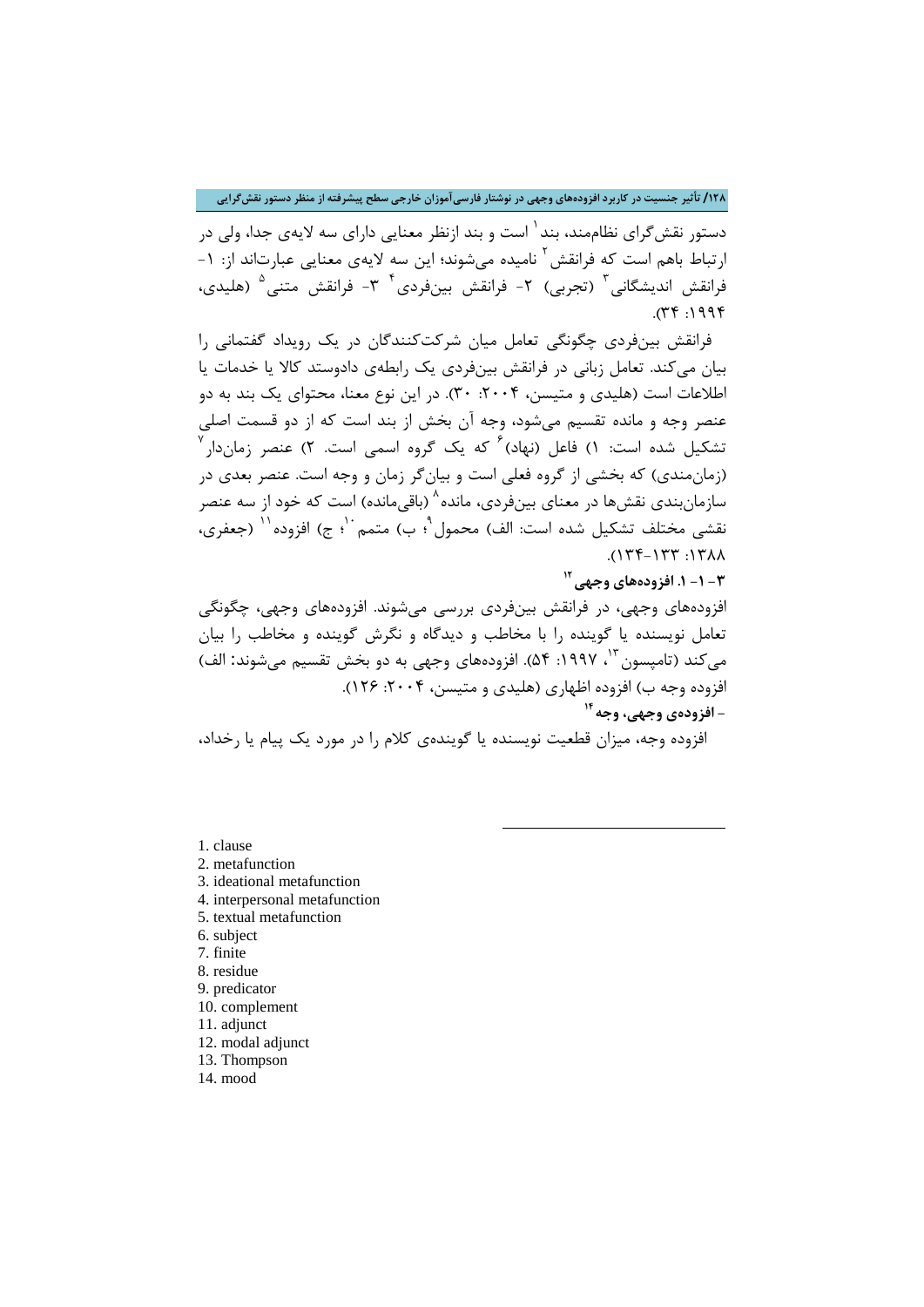�ی زبا **، سال ،12 شمارة ،1 بهار و تابستان 129/1400** � �و ی �ش

بیان می کند (اگینز <sup>۱</sup>، ۱۹۹۴: ۱۷۴). این افزوده، اجبار، عادت، احتمال، تمایل، شدت و زمان را بازنمایی میکند.

**[-](#page-8-0) افزودهي وجهی، وجه، زمانی**

افزودهي وجهی، وجه، زمانی که موقعیت زمانی رخداد را نشان میدهند، در زبان فارسی، بین فاعل و محمول میآیند و میتوانند در ابتداي بند هم بیایند (مثالهاي شمارهي 1 و 2). زیرگروههاي این افزوده به همراه نمونههایی از زبان فارسی در جدول (1) آمده است.

مثال :1 هنوز مکالمه حضوري از اینترنت بهتر است (مرد، عراقی). «هنوز» در اینجا، افزودهي وجهی، وجه، زمانی، نسبت به انتظار، مثبت است.

مثال ٢: خریدن از اینترنت مزایا و معایب دارد. درنهایت، آدم با فکر کردن، راه حل پیدا کند (زن، لبنانی). «درنهایت» در اینجا، افزودهي وجهی، وجه، زمانی، نسبت به حال، دور است.

## [2](#page-8-1) **- افزودهي وجهی، وجه، وجهنمایی**

افزودهی وجهی، وجه، وجهنمایی، این موارد را در بند بازنمایی میکند: اجبار (الزام<sup>۲</sup>)، احتمال أ ،عادت <sup>۵</sup> و تمايل <sup>۶</sup>. اين موارد از طريق قيدهايي مثل حتماً، مطمئناً، بهطورقطع، احتمالاً، بعضی|وقات، اغلب و… بیان می شوند (مثالهای شمارهی ۳، ۴، ۵ و ۶).

زیرگروههاي این افزوده به همراه نمونههایی از زبان فارسی در جدول (1) آمده است. مثال ٣: شاید اینترنت خوب است، ولی اینترنت خطر هم دارد (زن، عراقی). «شاید» در اینجا، افزودهی وجهی، وجه، وجهنمایی، احتمال- عادت، احتمالی، پایین است. مثال ۴: خرید اینترنتی، حتماً عالی است (مرد، عراقی). «حتماً» در اینجا، افزودهی وجهی، وجه، وجهنمایی، احتمال- عادت، احتمالی، بالا است.

مثال ۵: من همیشه از سرعت کم اینترنت عصبانی میشوم (زن، عراقی). «همیشه» در اینجا، افزودهی وجهی، وجه، وجهنمایی، احتمال- عادت، عادت، بالا است.

مثال ۶: در شهر بزرگ، اجباراً ماشین میخواهیم (مرد، عراقی). «اجباراً» در اینجا، افزودهی وجهی، وجه، وجهنمایی، تمایل-الزام، الزام است.

7 **- افزودهي وجهی، وجه، شدت**

افزودهي وجهی، وجه، شدت بیانکنندهي شدت، درجه و میزان اتفاق افتادن یک رخداد است. افزوده وجه، شدت به دو بخش تقسیم میشوند: درجه و خلاف انتظار (هلیدي و

-

<span id="page-8-1"></span><span id="page-8-0"></span>[1.](#page-8-6) Eggins 2. modality 3. obligation

- <span id="page-8-3"></span><span id="page-8-2"></span>4. probability
- <span id="page-8-4"></span>5. usuality
- 6. inclination
- <span id="page-8-6"></span><span id="page-8-5"></span>7. intensity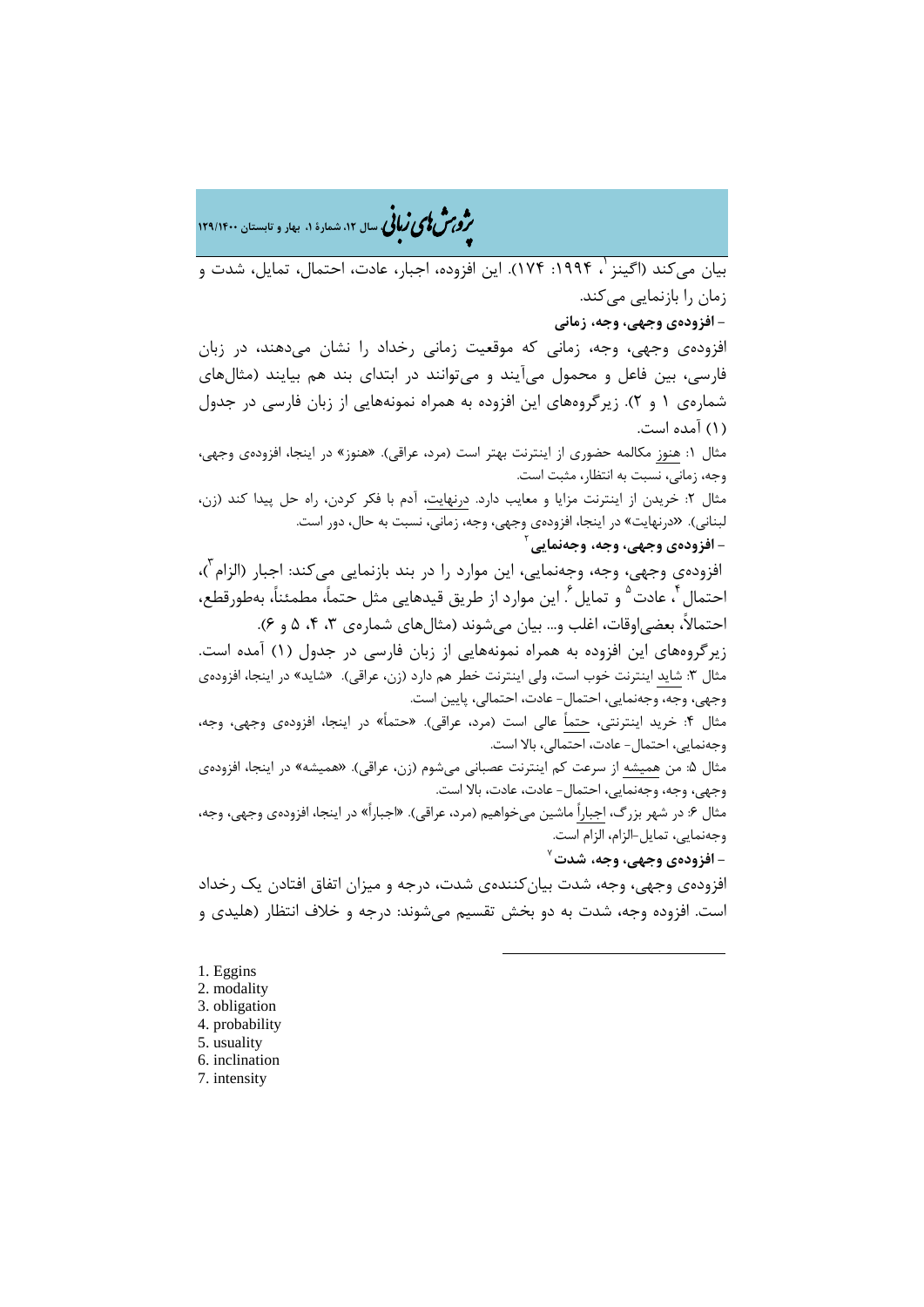**/130 تأثیر جنسیت در کاربرد افزودههاي وجهی در نوشتار فارسیآموزان خارجی سطح پیشرفته از منظر دستور نقشگرایی**

متیسن، ۲۰۰۴: ۱۲۵-۱۲۹) (مثالهای شمارهی ۷ و ۸). زیرگروههای این افزوده به همراه نمونههایی از زبان فارسی در جدول (1) آمده است.

مثال ٧: تقریباً همه ما اینترنت را دیدیم (مرد، عراقی). «تقریباً» در اینجا، افزودهی وجهی، وجه، شدت، درجه، بالا است.

مثال ٨: فقط کشورهای پیشرفته از خرید اینترنتی استفاده نمیکنند (مرد، عراقی). «فقط» در اینجا، افزودهي وجهی، وجه، شدت، خلاف انتظار، تحدیدي است.

در جدول (1) انواع افزودههاي وجه بر اساس چارچوب نظري هلیدي متیسن به همراه نمونههاي فارسی مطرح شده است.

| متال                   | زيريخش هاى افزوده | زيريخش هاى افزوده | زيريخش هاى افزوده | ثوع أقزوده وجه |           |
|------------------------|-------------------|-------------------|-------------------|----------------|-----------|
| آخر، سرائجام           | آيتده             | دور               | نسيت به حال       | زمانی          |           |
| وقتي. قيلا             | غيرأيتده          |                   |                   |                |           |
| فوری، پەزودى           | آيتده             | نزدیک             |                   |                |           |
| همين الان، الان        | غيرأيتده          |                   |                   |                |           |
| هتوز                   | از                | متتبت             | نسيت به انتظار    |                |           |
| تاكتون، تا حالا        | Ŀ                 |                   |                   |                |           |
| نه بيشتر               | از                | متفى              |                   |                |           |
| ئه هتوز                | G                 |                   |                   |                |           |
| حتماء يقيتاء مسلما     | يالا              | احتمالى           | وجه احتمال حادت   | وجەنمايى       | فزوده وجه |
| شايد، احتمالا، احيانا  | بايين             |                   |                   |                |           |
| همیشه، هرگز، ابدا      | γĻ                | عادتى             |                   |                |           |
| كاهى اوقات             | بايين             |                   |                   |                |           |
| ازروی تمایل، ازروی میل |                   | تمايل             | وجه تمايل-الزام   |                |           |
| الزاماء ضرورتاء اجيارا |                   | الزام             |                   |                |           |
| كاملا، تماما، مجموعا   |                   | كامل              | درجه              | شدت            |           |
| تقريبا، يخسيت          |                   | γĿ                |                   |                |           |
| يەندرت، حداقل          |                   | بايين             |                   |                |           |
| حتى                    |                   | توسيعى            | خلاف انتظار       |                |           |
| فقط، تتها              |                   | تحديدي            |                   |                |           |

جدول (١). اتواع افزوده وجهي، وجه (هليدي و متيسن، ٢٠٠۴. ١٢٨ -١٢٩: جعفري، ١٣٨٨: ١٤٠٠).

1 **- افزودهي وجهی، اظهاري**

تفسیر، قضاوت و اظهارنظر در مورد پیام و گزارهاي که بیان میشود بهوسیلهي افزوده اظهاري نشان داده میشود. تشخیص افزوده اظهاري، مشکل است چون مرز بین افزودهي وجه و اظهاري، بهوضوح مشخص نیست. تفاوت اصلی بین افزودهي وجه و اظهاري، این است که افزودهي اظهاري فقط در بندهاي خبري به کار میرود. افزوده اظهاري به دو زیرگروه تقسیم میشود: 1) گزارهاي؛ 2) نقشگفتار (هلیدي و متیسن،  $7.7:$   $971-771$ ).

[2](#page-9-1) **[-](#page-9-0) افزودهي وجهی، اظهاري، گزارهاي** افزودههای اظهاری، گزارهای به دو گروه تقسیم میشود: بندی <sup>۳</sup> و فاعلی <sup>۴</sup> (همان: ۱۲۹–

1

- <span id="page-9-0"></span>[1.](#page-9-3) comment
- 2. proposition
- <span id="page-9-2"></span><span id="page-9-1"></span>3. on whole
- <span id="page-9-3"></span>4. on subject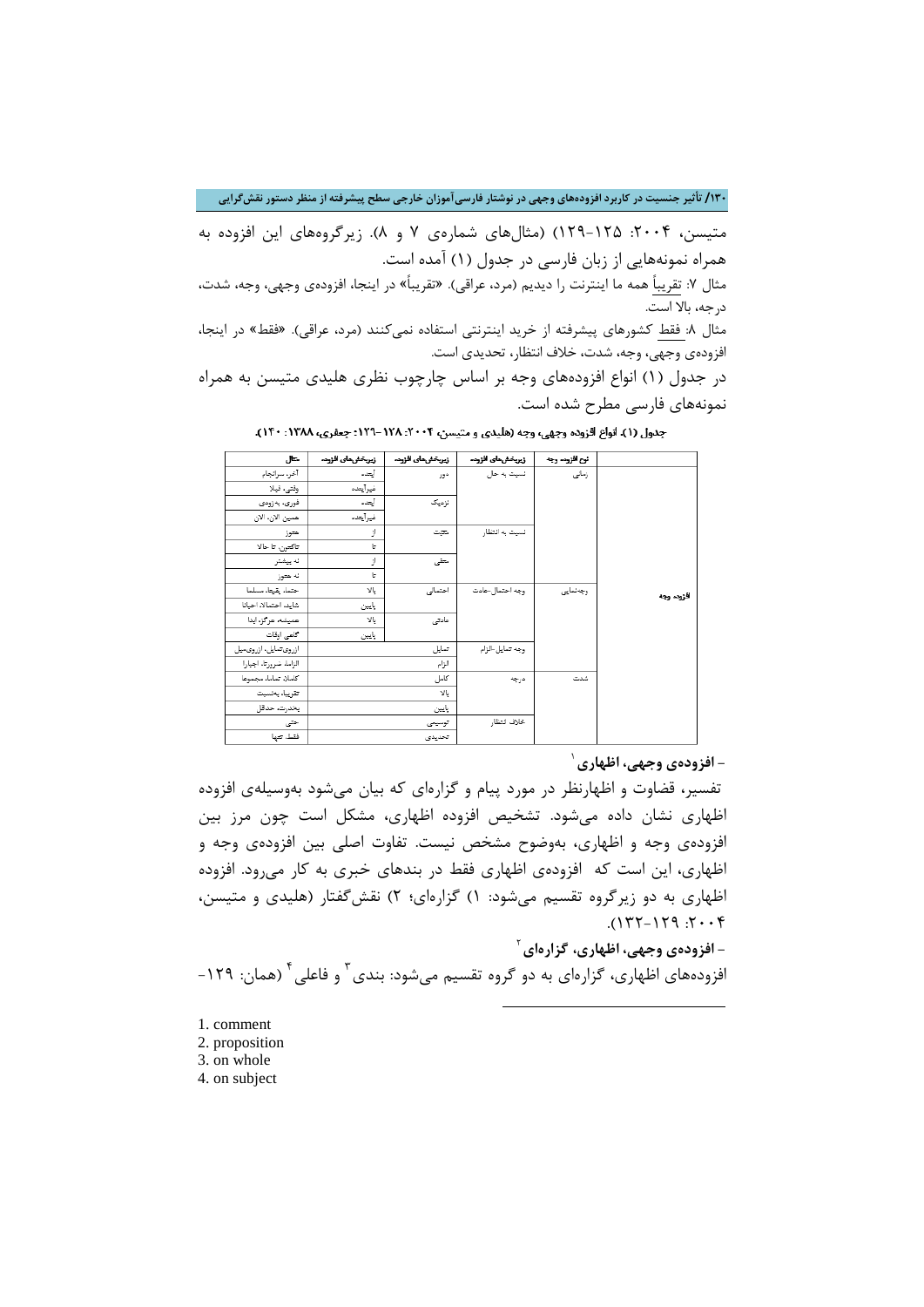�ی زبا **، سال ،12 شمارة ،1 بهار و تابستان 131/1400** � �و ی �ش

132). افزودههاي اظهاري، گزارهاي، بندي نشاندهندهي تفسیر و قضاوت گوینده دربارهي کل گزاره است (مثالهاي شمارهي 9 و 10). مثال :9 البته شهرهاي بزرگ مزایا دارند (نوشتار فارسیآموزان). «البته» در اینجا، افزودهي اظهاري، گزارهاي، بندي، تصریحی، طبیعی است. مثال :10 متأسفانه شهرهاي بزرگ شلوغاند (زن، عراقی). «متأسفانه» در اینجا، افزودهي اظهاري، گزارهاي، فاعلی، مطلوبیت، غیرمطلوب است. در جدول (2) تقسیمبندي افزودهي اظهاري، گزارهاي بر اساس چارچوب نظري هلیدي متیسن به همراه نمونههاي فارسی، شرح داده شده است. 1 **- افزودهي وجهی، اظهاري، نقشگفتار** هم زاویهي دید گوینده را بیان میکند و هم زاویهي دید شنونده را (هلیدي و متیسن، :2004 132-131) (مثالهاي شمارهي 11 و 12). مثال :11 من شخصاً خرید اینترنتی را دوست ندارم (زن، عراقی). «شخصاً» در اینجا، افزودهي اظهاري، نقشگفتار، واجد شرایط، تعهد شخصی، ویژگیهاي شخصی است. مثال :12 من پارسال تابستان بهطور موقت بهعنوان منشی در یک شرکت کار میکردم (زن، عراقی).

در جدول (3) تقسیمبندي افزودههاي اظهاري، نقشگفتار بر اساس چارچوب نظري هلیدي متیسن به همراه نمونههاي فارسی، شرح داده شده است.

جدول (٣). انواع افزوده اظهاري نقش گفتار

افزوده

يذيرش

صداقت

رازدارى

ويزكى هاى

شخصی

درستی

ترديدى

سادقائه

بەدرستى

واقعاء

دقيقا

صادقانه

.<br>بەطورسرى.

بەطورخصو شخصاء

شخ<u>صی</u>

بەدرستى،

مقيقتا يەطورآزمايشى.

موقتأ

متماء قطعا

درحقيقت. حقيقتا .<br>بەطوركلى،

جدول (۲). اتواع افزوده اظهاری گزارهای (هلیدی و متیسن، ۲۰۰۴: ۱۲۹-۱۳۰: جعفری، ۱۳۸۸: ۱۴۱).

> افزوده اظهارى

كزارماي

| طبيعتاء البته<br>طييعى<br>يتدى<br>تصريحى<br>واضح. آشكارا<br>واضج<br>افزوده<br>اظهارى<br>بىشك، بدون<br>مطمثن<br>ترديد<br>غيرمتحيرانه<br>فابل پیش بیتی<br>صلاحيتى<br>ييشيينى<br>متحيراته<br>غيرقابل پيش بيتى<br>غيرمتنظره<br>ازروىشك، فرضا<br>شايعه<br>فرض<br>فابل بحت<br>يحت<br>فرض، انگار<br>حدس<br>خوشيختانه<br>مطلوب، شائس<br>فاعلى<br>مطلوبيت<br>اميدوارائه.<br>مطلوب، امید<br>ازسرشوق<br>متاسقاته<br>غيرمطلوب<br>خردمتدائه،<br>متبت<br>خردمتدى<br>عاقاته<br>احمقانه. نادان وار<br>متقى<br>اخارقى<br>يەدرستى،<br>متتبت<br>يەراستى<br>اشتياها، يەدروغ<br>متقى |           | متتال | زيريخش هاى افزوده | زيريخش هاى<br>افزوده | ئوع<br>الزوده |
|-----------------------------------------------------------------------------------------------------------------------------------------------------------------------------------------------------------------------------------------------------------------------------------------------------------------------------------------------------------------------------------------------------------------------------------------------------------------------------------------------------------------------------------------------------------------|-----------|-------|-------------------|----------------------|---------------|
|                                                                                                                                                                                                                                                                                                                                                                                                                                                                                                                                                                 |           |       |                   |                      |               |
|                                                                                                                                                                                                                                                                                                                                                                                                                                                                                                                                                                 |           |       |                   |                      |               |
|                                                                                                                                                                                                                                                                                                                                                                                                                                                                                                                                                                 |           |       |                   |                      |               |
|                                                                                                                                                                                                                                                                                                                                                                                                                                                                                                                                                                 | نقش كفتار |       |                   |                      |               |
|                                                                                                                                                                                                                                                                                                                                                                                                                                                                                                                                                                 |           |       |                   |                      |               |
|                                                                                                                                                                                                                                                                                                                                                                                                                                                                                                                                                                 |           |       |                   |                      |               |
|                                                                                                                                                                                                                                                                                                                                                                                                                                                                                                                                                                 |           |       |                   |                      |               |
|                                                                                                                                                                                                                                                                                                                                                                                                                                                                                                                                                                 |           |       |                   |                      |               |
|                                                                                                                                                                                                                                                                                                                                                                                                                                                                                                                                                                 |           |       |                   |                      |               |
|                                                                                                                                                                                                                                                                                                                                                                                                                                                                                                                                                                 |           |       |                   |                      |               |
|                                                                                                                                                                                                                                                                                                                                                                                                                                                                                                                                                                 |           |       |                   |                      |               |
|                                                                                                                                                                                                                                                                                                                                                                                                                                                                                                                                                                 |           |       |                   |                      |               |
|                                                                                                                                                                                                                                                                                                                                                                                                                                                                                                                                                                 |           |       |                   |                      |               |
|                                                                                                                                                                                                                                                                                                                                                                                                                                                                                                                                                                 |           |       |                   |                      |               |
|                                                                                                                                                                                                                                                                                                                                                                                                                                                                                                                                                                 |           |       |                   |                      |               |
|                                                                                                                                                                                                                                                                                                                                                                                                                                                                                                                                                                 |           |       |                   |                      |               |
|                                                                                                                                                                                                                                                                                                                                                                                                                                                                                                                                                                 |           |       |                   |                      |               |
|                                                                                                                                                                                                                                                                                                                                                                                                                                                                                                                                                                 |           |       |                   |                      |               |
|                                                                                                                                                                                                                                                                                                                                                                                                                                                                                                                                                                 |           |       |                   |                      |               |

 $\overline{a}$ 

(هليدي و متيسن، ٢٠٠۴: ١٣٠: جعفري، ١٣٨٨: ١۴٢). متال زيريخش هاى زيريخش هاى نوع

1. speech functional

فاقد يقين ترفييى شرايط ی

افزوده

حقيقى

اعتيار

تبهدشخصى

افزوده

واجد

شرايط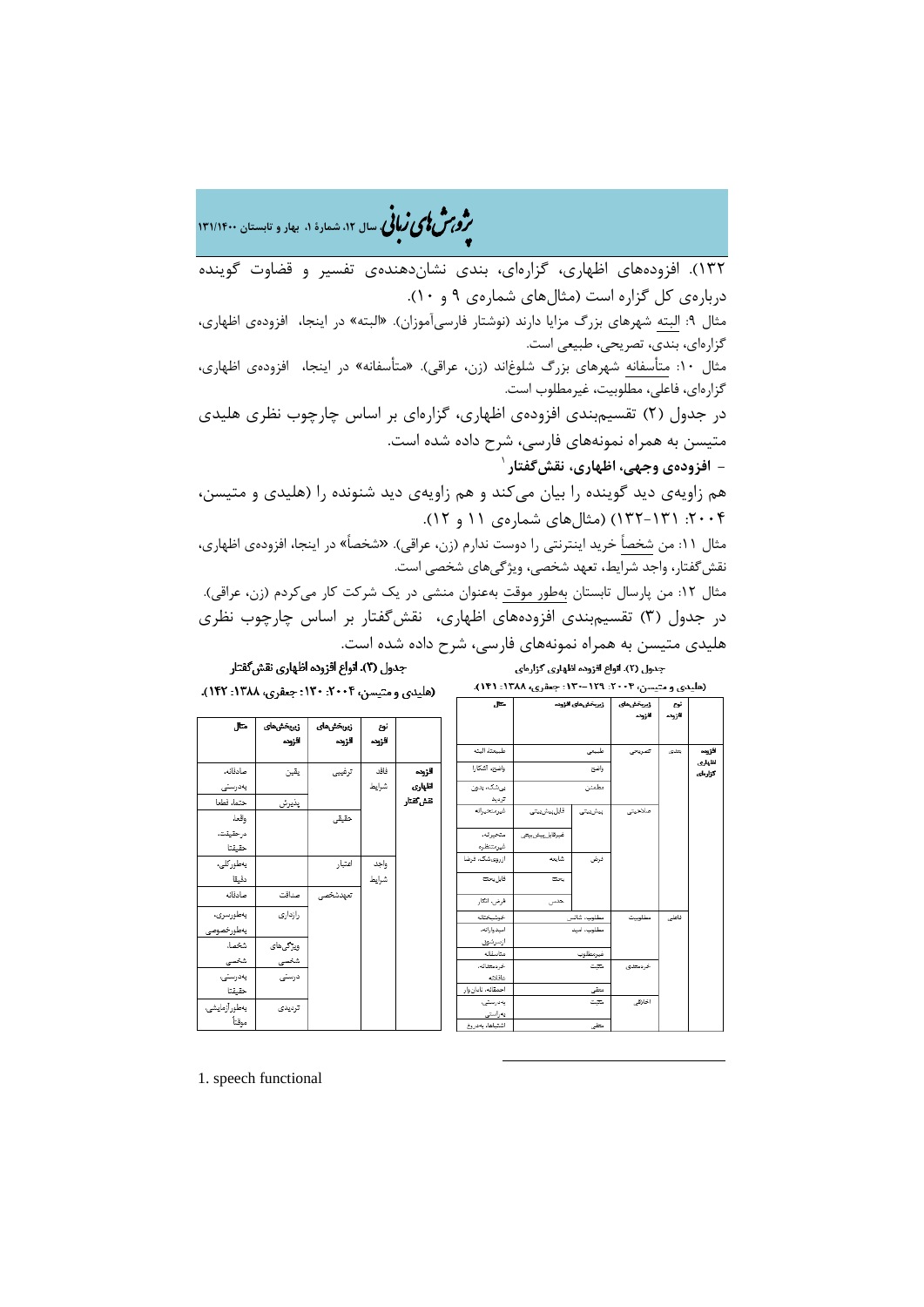**/132 تأثیر جنسیت در کاربرد افزودههاي وجهی در نوشتار فارسیآموزان خارجی سطح پیشرفته از منظر دستور نقشگرایی**

**[1](#page-11-0) -3 .2 زبانشناسی اجتماعی**

زبانشناسی اجتماعی، مطالعه زبان در بافت جامعه است. در جامعه، گونههاي زبانی مختلفی وجود دارند. در زبانشناسی اجتماعی تأثیر متغیرهایی از قبیل سن، جنسیت، ، 4:1986). <sup>2</sup> طبقه اجتماعی و ... بر رفتار زبانی گویشوران بررسی میشود (کوتس **[-3](#page-11-1) .3 جنسیت و زبان**

جنس <sup>۳</sup> تا حدود زیادی، زیستی تشخیص داده میشود درحالیکه جنسیت <sup>۴</sup> یک پدیده اجتماعی است. بهطوریکه وداک<sup>۵</sup> (۱۹۹۷) میگوید، ویژگیهای فرد، جنسیت او را مشخص نمیکند بلکه اعمال و رفتار اوست که جنسیت او را تعیین میکند (وارداف ً، :2006 315). در مباحث اجتماعی زبان، مانند بسیاري از پژوهشهاي علوم اجتماعی، تأکید بیشتر بر جنسیت است تا جنس؛ زیرا جنسیت مقولهاي است اجتماعی-فرهنگی درحالیکه جنس جنبهي زیستشناختی و اندامی دارد (مدرسی، :1390 199).

 دربارهي تفاوت در رفتار زبانی زنان و مردان، دیدگاههاي مختلفی وجود دارد. نقش متفاوت مردان و زنان منجر به کاربرد متفاوت زبـان در بـین آنهـا مـیشـود. هرچنـد در جوامع امروزي، مردان و زنان بهطور مشترك در بیشتر فعالیتهاي اجتماعی شرکت دارند، امـا به نظر میرسد در برخی از زمینهها زنان و در برخی دیگر مردان نقش فعالتري دارند. این امر سـبب پیدایش تفاوتهاي زبانی معین میان این دو گروه می شـود (هولمز  $19\lambda$ ۶٫ ۱۰ - ۲۱).

 دیدگاه دیگري که به تبیین تفاوت رفتار زبانی زنان و مردان میپردازد، بر این اصل استوار است که بهترین راه شناخت سازمان اجتماعی، بررسی آن بهعنوان مجموعهاي سلسله مراتبی از روابط قدرت است. در این دیدگاه رفتار زبانی در جامعه بازتابکنندهي [8](#page-11-7) روابط قدرت است. لیکاف (1975) این ادعا که مردان غالب و زنان فاقد قدرت هستند را تأیید می کند (وارداف، ۲۰۰۶: ۳۲۷).

 از نظر لیکاف (:1975 54-52) گفتار زنان و مردان تفاوتهایی دارند؛ برخی از مشخصات گفتار زنان ازنظر لیکاف عبارتاند از: ۱) کاربرد فراوان تردیدنماها<sup> ۲</sup>؛ تردیدنماها حس تردید و درنگ گوینده را بیان میکنند.

1

- <span id="page-11-1"></span><span id="page-11-0"></span>1. sociolinguistics 2. Coates 3. sex
- <span id="page-11-3"></span><span id="page-11-2"></span>4. gender 5. Wodak
- <span id="page-11-5"></span><span id="page-11-4"></span>6. Wardhaugh
- <span id="page-11-6"></span>7. Holmes
- <span id="page-11-7"></span>8. Lakoff
- <span id="page-11-8"></span>9. hedges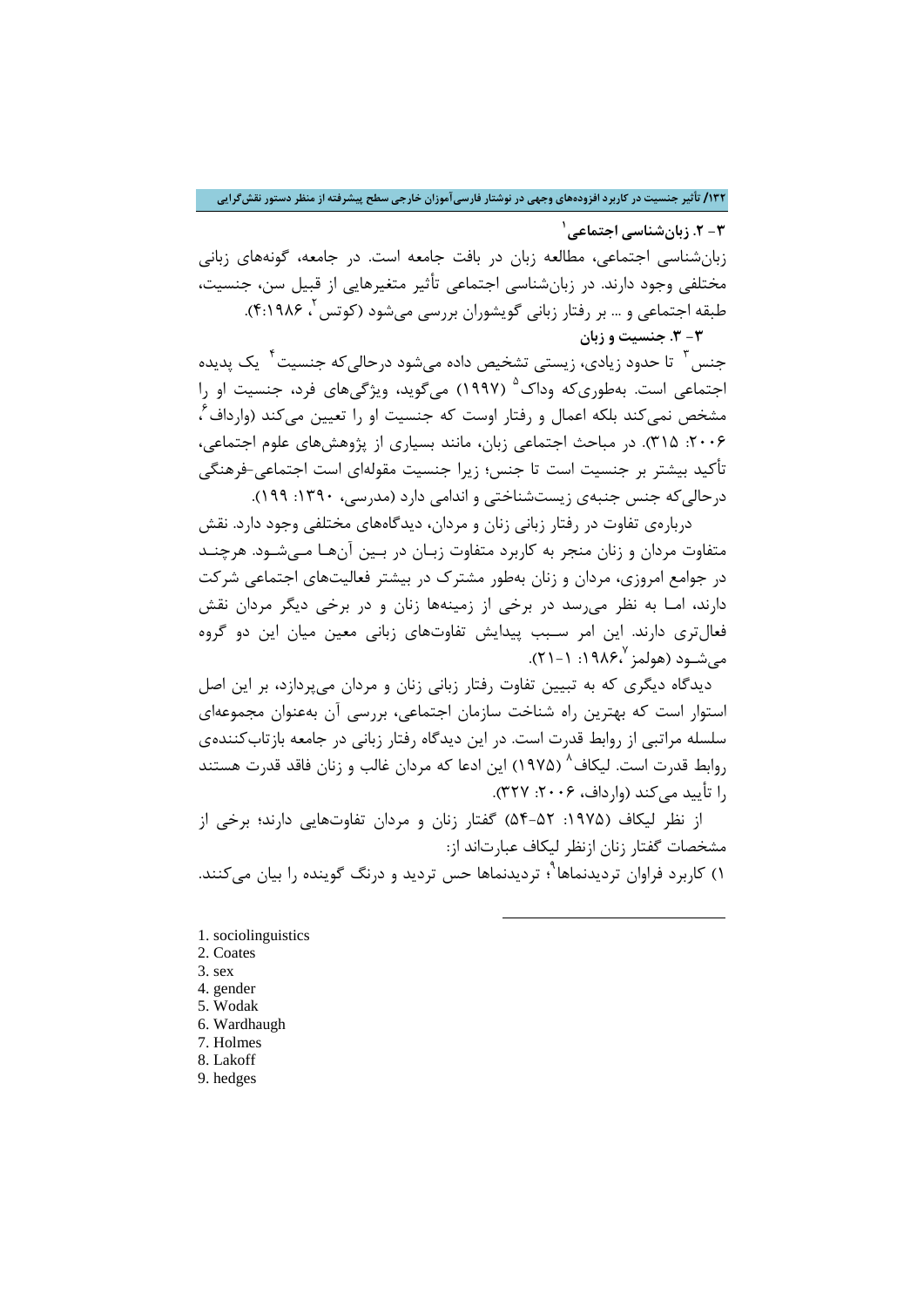�ی زبا **، سال ،12 شمارة ،1 بهار و تابستان 133/1400** � �و ی �ش

در زبان فارسی واژههایی از قبیل میدونی، خب، شاید و ... ازجملهي تردیدنماها هستند. ۲) کاربرد شکلهای مؤدبانهی زبان و پرهیز از کاربرد واژمهای زشت (دشواژمها <sup>۰</sup>). ۳) استفاده از قیدهای تشدیدکننده<sup>۲</sup> در زبان مانند «خیلی». ۴) استفاده از صفات تهی <sup>۳</sup> مانند «دوستداشتنی»؛ این صفات به این دلیل تهی نامیده میشوند که باوجوداینکه مانند بقیهي صفات، اسم را توصیف میکنند، براي آنها نمیتوان معناي صریح و دقیقی تعریف کرد. 5) کاربرد بیشتر نقلقول مستقیم؛ 6) زنان داراي واژگان ویژهي خود هستند که مردان از به کار بردن آنها خودداري میکنند. (در زبان فارسی واژههایی مانند اوا خواهر، اوا خاك عالم، خدا مرگم بده و ...). 7) زنان از کاربرد زبان خشن یا مردانه خودداري میکنند. در زبان زنان بیان عواطف و احساسات بیشتر از زبان مردان است. 8) استفاده از گفتار غیرمستقیم براي درخواست. هولمز (1998) هنگام ارائهي فهرستی ازآنچه که او «فنهاي همگانی زبانشناسی اجتماعی <sup>۲</sup>» (اصول جهانی جامعهشناسی زبان) میiامد، چند ادعای آزمایش پذیر ارائه مے دھد: 1) زنان و مردان الگوهاي کاربرد زبانی متفاوتی به وجود میآورند. 2) زنان بسیار بیشتر از مردان گرایش به تمرکز بر کارکردهاي تأثیرگذار (نقشهاي عاطفی) یک تعامل دارند. 3) زنان بسیار بیشتر از مردان گرایش به کاربرد ابزارهاي زبانی دارند که بر وجود همبستگی تأکید مے کند. 4) زنان گرایش دارند به شیوههایی که موجب حفظ و افزایش همبستگی میشوند با دیگران تعامل کنند، اما مردان گرایش به تعامل به شیوههایی دارند (بهویژه در بافتهاي رسمی) که موجب افزایش قدرت و منزلتشان میشود. 5) زنان به لحاظ کاربرد سبکهاي زبانی انعطافپذیرتر از مردان هستند. از راه آزمایش ادعاهایی از این دست است که میتوانیم برداشت خود را از موضوعات موردعلاقهمان اصلاح کنیم. در گفتار زن و مرد تفاوتهایی وجود دارد که بیگمان برخی از آنها واقعی هستند، اما 1

<span id="page-12-0"></span>1. taboo Words

<span id="page-12-1"></span>2. intensifiers

<span id="page-12-2"></span>3. empty adjectives

<span id="page-12-3"></span>4. sociolinguistic universal tendencies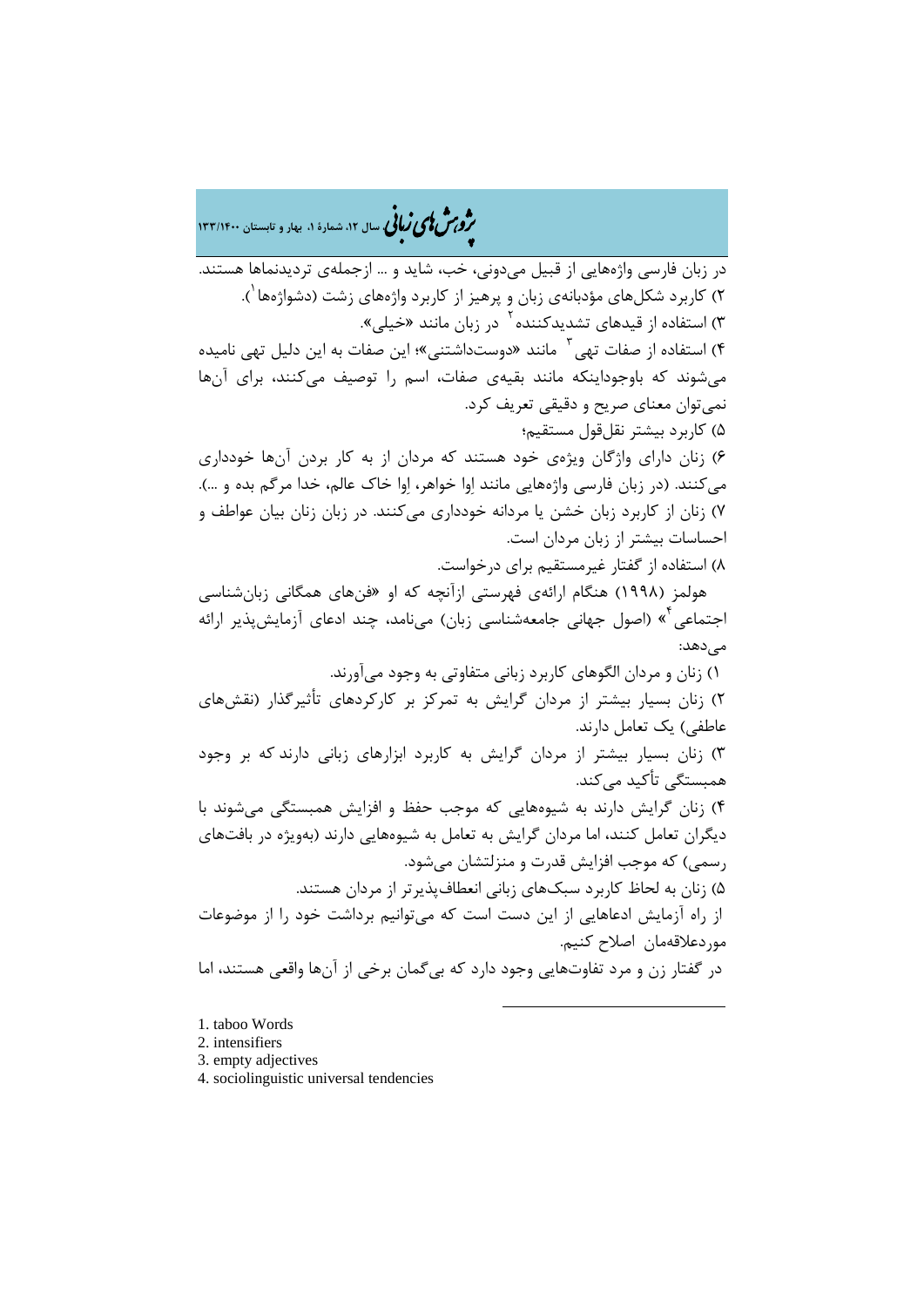**/134 تأثیر جنسیت در کاربرد افزودههاي وجهی در نوشتار فارسیآموزان خارجی سطح پیشرفته از منظر دستور نقشگرایی**

تقریباً با اطمینان میتوان گفت که بقیه خیالی هستند. هر تفاوت واقعی باید با عاملهاي دیگري چون طبقهي اجتماعی، نژاد، فرهنگ، نوع گفتمان، عضویت در گروه و غیره در تعامل باشد (وارداف، ۲۰۰۶: ۳۲۲- ۳۲۳). **[1](#page-13-0) -3 .4 گونهي نوشتاري**

زبان در طول تاریخ بهصورت نوشتاري تعلیم داده شده و هر تحصیلکردهاي با گونـهي نوشتاري به محتواي علمی و ادبی زبانی که فرامیگیرد دست مییابد. اهمیت فراوان زبان نوشتار و نقش محوري آن در جوامع باسواد را باید در نظـر داشـت. نقـش زبـان نوشـتار مخصوصاً در جوامع باسواد به حدي مهم است که ما زبان نوشته را تنها گونهي معتبر بـراي یادگیري میدانیم؛ اما گفتار میلیونها سال قبل از نوشتار پدید آمده و به زندگی افراد بشـر راه یافته است (هلیدی، ۱۹۸۹: ۷). گونهی نوشتاری زبان فارسی از یکدستی و یکپـارچگی بـیشتـري نسـبت بـه گونـهي گفتاري برخوردار است و سه نوع ادیبانه، معیار و شکسته را دربر میگیرد. گونهي معیار نوشتاري زبان فارسی، همان گونهي رسمی است که عموم تحصیل کردگان در سطح جامعـه بـه آن می نویسند و در همهي حوزههاي آموزشی، اجتماعی، اداري و ارتباطی کاربرد دارد؛ بر قواعد نگارش منطبق است و از سبک عاديتر و سادهتري نسبت به گونهي ادیبانه تبعیت میکند (صفارمقدم، ۱۳۹۱: ۵۱-۵۲). در این پژوهش به گونهی نوشتاری فارسی میپردازیم. **.4 روششناسی پژوهش**

پژوهش حاضر، یک پژوهش توصیفی ـ تحلیلی و مقایسهاي است. این پژوهش در چارچوب نظریه نقشگراي هلیدي به بررسی نوشتار فارسیآموزان سطح پیشرفته زن و مرد و مقایسه بین نوشتار فارسیآموزان مرد و زن میپردازد. ازآنجاکه هدف پژوهش، بررسی تأثیر متغیر جنسیت بر تفاوتهاي نوشتاريِ فارسیآموزان خارجی سطح پیشرفته است، تأثیر متغیرهاي دیگر اجتماعی تا حد امکان محدود شدند؛ از جمله اینکه زبان مادري همهي فارسیآموزانی که نوشتارشان بررسی میشود، عربی و ملیت آنها عراقی است؛ سن آنها بین 18 تا 22 سال است و میزان تحصیلات آنها، دیپلم است؛ بیشتر آنها از طبقه متوسط جامعه هستند؛ دین آنها اسلام و مذهبشان، شیعه است.

 در این پژوهش، براي گردآوري اطلاعات از منابع کتابخانهاي و نوشتار فارسیآموزان خارجی سطح پیشرفته زن و مرد استفاده شده است. جامعه آماري این پژوهش کلیه فارسیآموزان خارجی مراکز داخل کشور است. نمونه آماري و پیکره مورداستفاده در این پژوهش نوشتار 248 نفر از فارسیآموزان خارجی سطح پیشرفته زن و مرد مرکز آموزش زبان فارسی دانشگاه فردوسی مشهد است. روش نمونهگیري این پژوهش از نوع

 $\overline{a}$ 

<span id="page-13-0"></span>1. written variant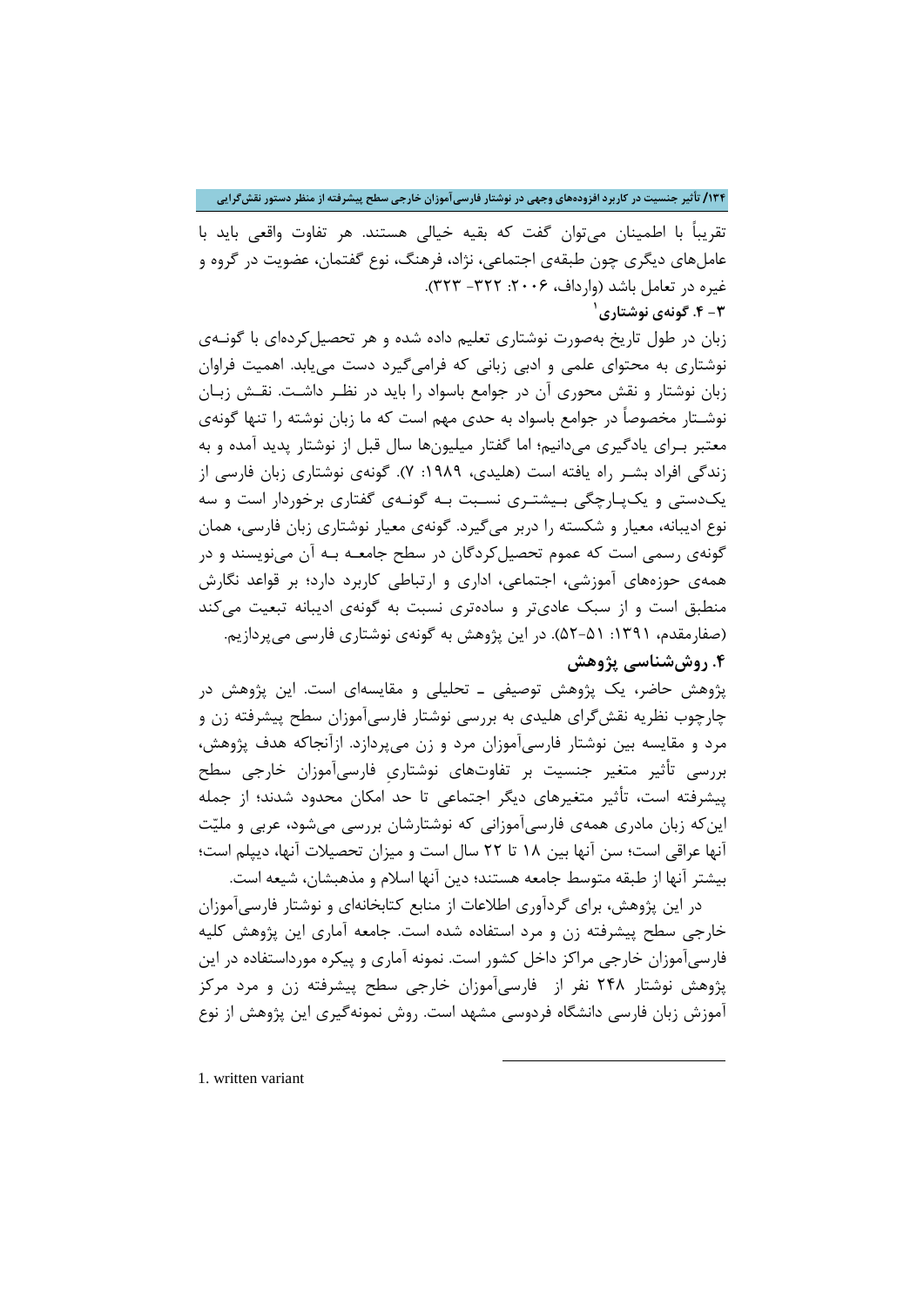# �ی زبا **، سال ،12 شمارة ،1 بهار و تابستان 135/1400** � �و ی �ش

نمونهگیري تصادفی ساده است. روش کار بدینصورت انجام شد که نوشتار 248 نفر از فارسیآموزان بر اساس جنسیت تفکیک شد (124 نفر زن و 124 نفر مرد). سپس تمام افزودههاي وجهی بهکاررفته در نوشتار فارسیآموزان مرد و زن بر اساس تقسیمبندي هلیدي تعیین شد. سپس تعداد و درصد توزیع انواع افزودههاي وجهی محاسبه و نتایج با هم مقایسه شد. سپس نوشتار فارسیآموزان سطح پیشرفته زن و مرد در قالب نمودار توزیع افزودههاي وجهی مورد مقایسه قرار گرفتند. براي بررسی معنادار بودن تفاوتها میان زنان و مردان، از آزمون آماري خی دو استفاده شد.

### **.5 تحلیل دادهها**

**-5 .1 بررسی افزودههاي وجهی در نوشتار فارسیآموزان سطح پیشرفته**

بررسی افزودههاي وجهی در نوشتار فارسیآموزان سطح پیشرفته، بر اساس «دستور نقشگراي نظاممند» هلیدي نشان میدهد که تعداد کل افزودهها در نوشتار فارسیآموزان سطح پیشرفته 142 مورد است. تعداد کل افزودهها در نوشتار فارسیآموزان سطح پیشرفته زن 76 مورد و تعداد کل افزودهها در نوشتار فارسیآموزان سطح پیشرفته مرد 66 مورد است. بنابراین، در نوشتار فارسیآموزان سطح پیشرفته زن، افزودههاي وجهی بیشتري به کار رفته است.همانطور که در جدول (4) مشخص است، در نوشتار فارسیآموزان سطح پیشرفته، افزودهي وجهی، وجه، زمانی، نسبت به حال، دور 8 مورد، افزودهي وجهی، وجه، زمانی، نسبت به حال، نزدیک 4 مورد، افزودهي وجهی، وجه، زمانی، نسبت به انتظار، مثبت 6 مورد، افزودهي وجهی، وجه، زمانی، نسبت به انتظار، منفی 3 مورد، افزودهي وجهی، وجه، وجهنمایی، وجه احتمال-عادت، احتمالی، بالا 16 مورد، افزودهي وجهی، وجه، وجهنمایی، افزودهي وجهی، وجه، وجهنمایی، وجه احتمال-عادت، احتمالی، پایین 17 مورد، افزودهي وجهی، وجه، وجهنمایی، وجه احتمال-عادت، عادتی، بالا 26 مورد، وجه احتمال-عادت، عادتی، پایین 19 مورد، افزودهي وجهی، وجه، وجهنمایی، وجه تمایل-الزام 2 مورد، افزودهي وجهی، وجه، شدت، درجه 6 مورد، افزودهي وجهی، وجه، شدت خلاف انتظار، توسیعی 4 مورد، افزودهي وجهی، وجه، شدت خلاف انتظار، تحدیدي 7 مورد، افزوده وجهی، اظهاري، گزارهاي، بندي، تصریحی 2 مورد، افزوده وجهی، اظهاري، گزارهاي، بندي، صلاحیتی 1 مورد، افزوده وجهی، اظهاري، گزارهاي، فاعلی، مطلوبیت 16 مورد، افزوده وجهی، اظهاري، گزارهاي، فاعلی، خردمندي 2 مورد، افزوده وجهی، اظهاري، گزارهاي، فاعلی، اخلاقی 1 مورد، افزوده وجهی، اظهاري، نقشگفتار، واجد شرایط 2 مورد را به خود اختصاص دادهاند؛ و افزوده وجهی، اظهاري، نقشگفتار، فاقد شرایط در پیکره موجود نبود.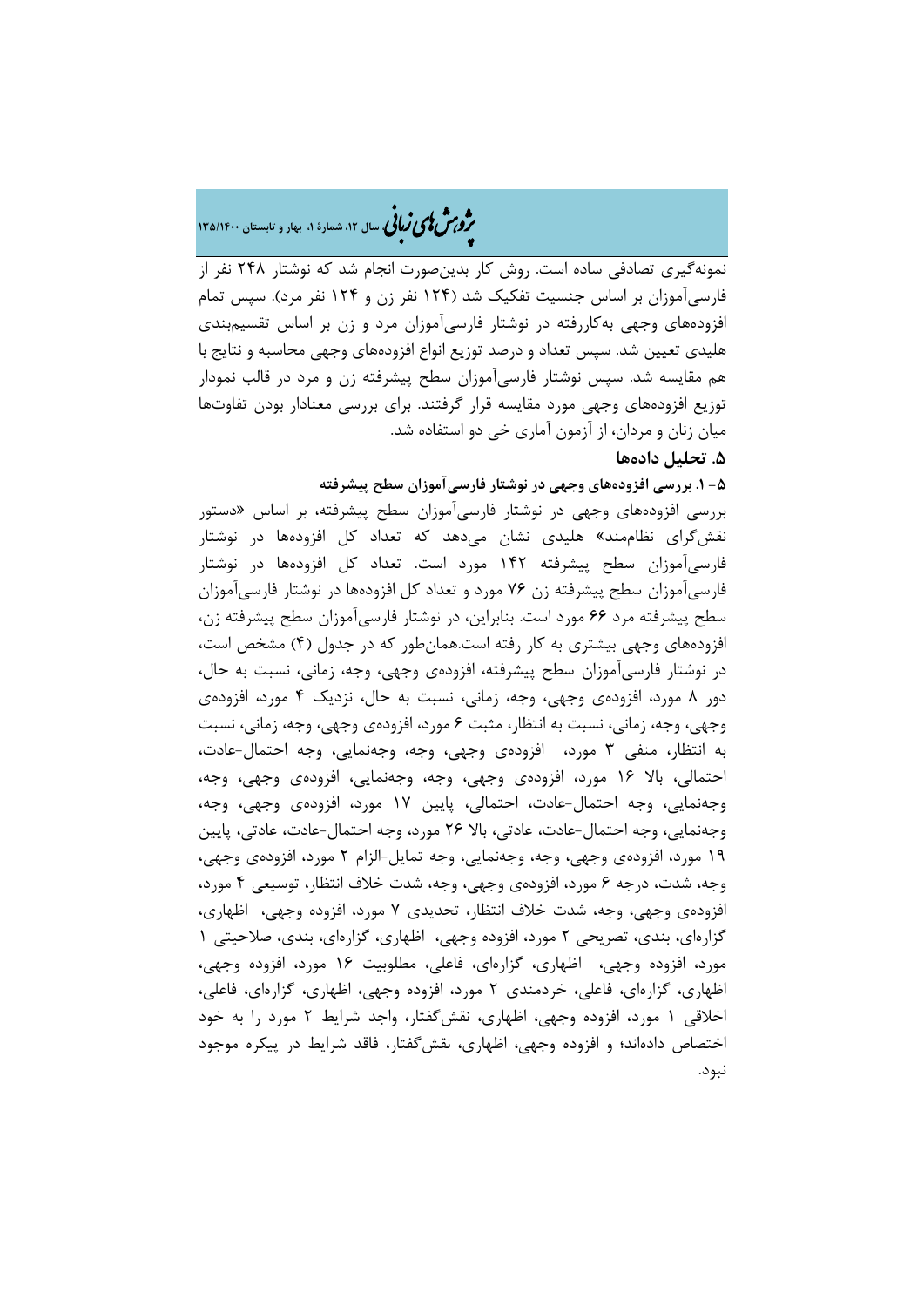**/136 تأثیر جنسیت در کاربرد افزودههاي وجهی در نوشتار فارسیآموزان خارجی سطح پیشرفته از منظر دستور نقشگرایی**

 همانطور که در جدول (4) و نمودار (1) مشخص است، افزودهي وجهی، وجه، وجهنمایی با 80 بار (%56) تکرار، پربسامدترین افزوده وجهی در نوشتار فارسیآموزان سطح پیشرفته است. بهطور دقیقتر، افزودهي وجهی، وجه، وجهنمایی، وجه احتمال- عادت، عادتی، بالا با 26 بار (%18/3) تکرار، پربسامدترین افزوده وجهی در نوشتار فارسیآموزان سطح پیشرفته است؛ و افزوده وجهی، اظهاري، نقشگفتار، فاقد شرایط در

# پیکر ه موجود نبود.<br>جدول (۴). فراوایی و درصد انواع افزودههای وجهی در نوشتار فلس آموزان سطح برشرفته

|  | ەر بوسىر تارسى مورىن سىن پيسرىيە |  |  |
|--|----------------------------------|--|--|
|  |                                  |  |  |

| لوع أفزوده وجهى                                              |     | درصد نست به  |
|--------------------------------------------------------------|-----|--------------|
|                                                              |     | كل افزودهمای |
|                                                              |     | وچهي         |
| افزودەی وچهی، وچه، زمانی، نسیت یه حال، دور                   | λ   | <b>AIPT</b>  |
| افزودەی وچهی، وچە، زمانی، نسبت يه حال، نزديک                 | ۴   | <b>TIA</b>   |
| افزودەی وچهی، وچه، زمانی، نسبت به انتظار، متتبت              | ۶   | <b>FITT</b>  |
| افزودەی وچهی، وجه، زمانی، نسبت یه انتظار، متقی               | ٣   | 5711         |
| افزودەی وچهی، وجه، وجهنمایی، وجه احتمال-عادت، احتمالی، یالا  | ۱۶  | 11/78        |
| افزودەی وجهی، وجه، وجەنمایی، وجه احتمال-عادت، احتمالی، پایین | ١٧  | 11/9V        |
| افزودەی وچهی، وجه، وجهنمایی، وجه احتمال-عادت، عادتی، یالا    | ٣۶  | <b>MT</b>    |
| افزودەی وجهی، وجه، وجهنمایی، وجه احتمال-عادت، عادتی، پایین   | ١٩  | <b>ITITA</b> |
| افزودەى وچهى، وجه، وجەنمايى، وجه تمايل-الزام                 | ۳   | 1/5          |
| افزودهی وچهی، وجه، شدت، درجه                                 | ۶   | <b>FITT</b>  |
| افزودەى وجهى، وجه، شدت خلاف انتظار، توسيعى                   | ۴   | <b>TIAN</b>  |
| افزودەى وجهى، وجه، شدت خلاف انتظار، تحديدى                   | ٧   | F/97         |
| افزوده وجهی، اظهاری، گزارهای، بتدی، تصریحی                   | ٣   | 1/F          |
| افزوده وجهی، اظهاری، گزارمای، بتدی، صلاحیتی                  | ١   | $\cdot N$    |
| افزوده وجهی، اظهاری، گزارمای، فاعلی، مطلوبیت                 | ١۶  | 11/78        |
| افزوده وجهی، اظهاری، گزارهای، فاعلی، خردمتدی                 | ۳   | 1/5          |
| افزوده وجهی، اظهاری، گزارمای، فاعلی، اخلاقی                  | ١   | $\cdot N$    |
| افزوده وجهى، اظهارى، نقش كفتار، فاقد شرايط                   | ٠   | ٠            |
| افزوده وجهى، اظهارى، نقش كفتار، واجد شرايط                   | ۳   | ۱/۴          |
| تعداد کا ر                                                   | ١۴٢ |              |



نمودار (١). مقايسه درصد افزودههای وجهی، وجعنما با درصد سایر افزودههای وجهی

**-5 .2 بررسی افزودههاي وجهی در نوشتار فارسیآموزان سطح پیشرفته مرد**

همانطور که در جدول (5) مشخص است، در نوشتار فارسیآموزان سطح پیشرفته مرد، افزودهي وجهی، وجه، زمانی، نسبت به حال، دور 4 مورد، افزودهي وجهی، وجه، زمانی، نسبت به حال، نزدیک 2 مورد، افزودهي وجهی، وجه، زمانی، نسبت به انتظار، مثبت 5 مورد، افزودهي وجهی، وجه، زمانی، نسبت به انتظار، منفی 1 مورد، افزودهي وجهی، وجه، وجهنمایی، وجه احتمال-عادت، احتمالی، بالا 11 مورد، افزودهي وجهی، وجه، وجهنمایی، وجه احتمال-عادت، احتمالی، پایین 7 مورد، افزودهي وجهی، وجه، وجهنمایی، وجه احتمال-عادت، عادتی، بالا 18 مورد، افزودهي وجهی، وجه، وجهنمایی، وجه احتمال-عادت، عادتی، پایین 7 مورد، افزودهي وجهی، وجه، وجهنمایی، وجه تمایل-الزام 2 مورد، افزودهي وجهی، وجه، شدت، درجه 1 مورد، افزودهي وجهی، وجه، شدت خلاف انتظار، توسیعی 2 مورد، افزودهي وجهی، وجه، شدت خلاف انتظار،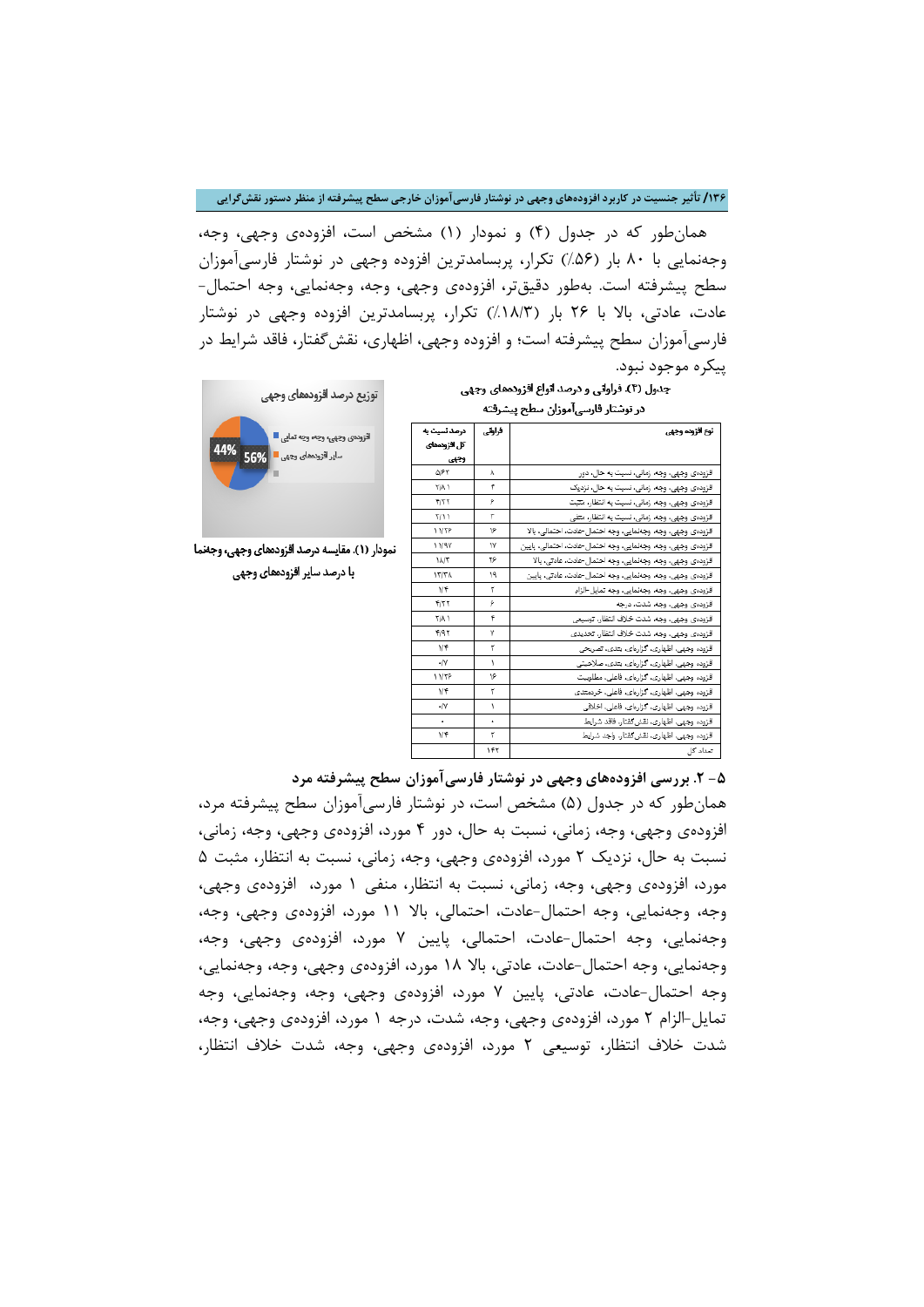# �ی زبا **، سال ،12 شمارة ،1 بهار و تابستان 137/1400** � �و ی �ش

تحدیدي 5 مورد، افزوده وجهی، اظهاري، گزارهاي، بندي، تصریحی 2 مورد، افزوده وجهی، اظهاري، گزارهاي، بندي، صلاحیتی 1 مورد، افزوده وجهی، اظهاري، گزارهاي، فاعلی، مطلوبیت 1 مورد را به خود اختصاص دادهاند؛ و افزوده وجهی، اظهاري، گزارهاي، فاعلی، خردمندي، افزوده وجهی، اظهاري، گزارهاي، فاعلی، اخلاقی، افزوده وجهی، اظهاري، نقشگفتار، واجد شرایط و افزوده وجهی، اظهاري، نقشگفتار، فاقد شرایط در پیکره موجود نبودند.

**-5 .3 بررسی افزودههاي وجهی در نوشتار فارسیآموزان سطح پیشرفته زن** همانطور که در جدول (6) مشخص است، در نوشتار فارسیآموزان سطح پیشرفته زن، افزودهي وجهی، وجه، زمانی، نسبت به حال، دور 4 مورد، افزودهي وجهی، وجه، زمانی، نسبت به حال، نزدیک 2 مورد، افزودهي وجهی، وجه، زمانی، نسبت به انتظار، مثبت 1 مورد، افزودهي وجهی، وجه، زمانی، نسبت به انتظار، منفی 2 مورد، افزودهي وجهی، وجه، وجهنمایی، وجه احتمال-عادت، احتمالی، بالا 5 مورد، افزودهي وجهی، وجه، وجهنمایی، وجه احتمال-عادت، احتمالی، پایین 10 مورد، افزودهي وجهی، وجه، وجهنمایی، وجه احتمال-عادت، عادتی، بالا 8 مورد، افزودهي وجهی، وجه، وجهنمایی، وجه احتمال-عادت، عادتی، پایین 12 مورد، افزودهي وجهی، وجه، شدت، درجه 5 مورد، افزودهي وجهی، وجه، شدت خلاف انتظار، توسیعی 2 مورد، افزودهي وجهی، وجه، شدت خلاف انتظار، تحدیدي 2 مورد، افزوده وجهی، اظهاري، گزارهاي، بندي، تصریحی 2 مورد، افزوده وجهی، اظهاري، گزارهاي، بندي، صلاحیتی 1 مورد، افزوده وجهی، اظهاري، گزارهاي، فاعلی، مطلوبیت 15 مورد، افزوده وجهی، اظهاري، گزارهاي، فاعلی، خردمندي 2 مورد، افزوده وجهی، اظهاري، گزارهاي، فاعلی، اخلاقی 1 مورد، افزوده وجهی، اظهاري، نقشگفتار، واجد شرایط 2 مورد را به خود اختصاص دادهاند؛ و افزودهي وجهی، وجه، وجهنمایی، وجه تمایل-الزام و افزوده وجهی، اظهاري، نقشگفتار، فاقد شرایط در پیکره موجود نبودند.

**-5 .4 مقایسه کاربرد افزودههاي وجهی در نوشتار فارسیآموزان سطح پیشرفته زن و مرد** همانطور که در جدولهاي (5) و (6) مشخص است، زنان از 76 افزوده وجهی و مردان از 66 افزوده وجهی استفاده کردهاند. به عبارتی، در نوشتار فارسیآموزان سطح پیشرفته زن، افزودههاي وجهی، بیشتر از نوشتار فارسیآموزان سطح پیشرفته مرد است.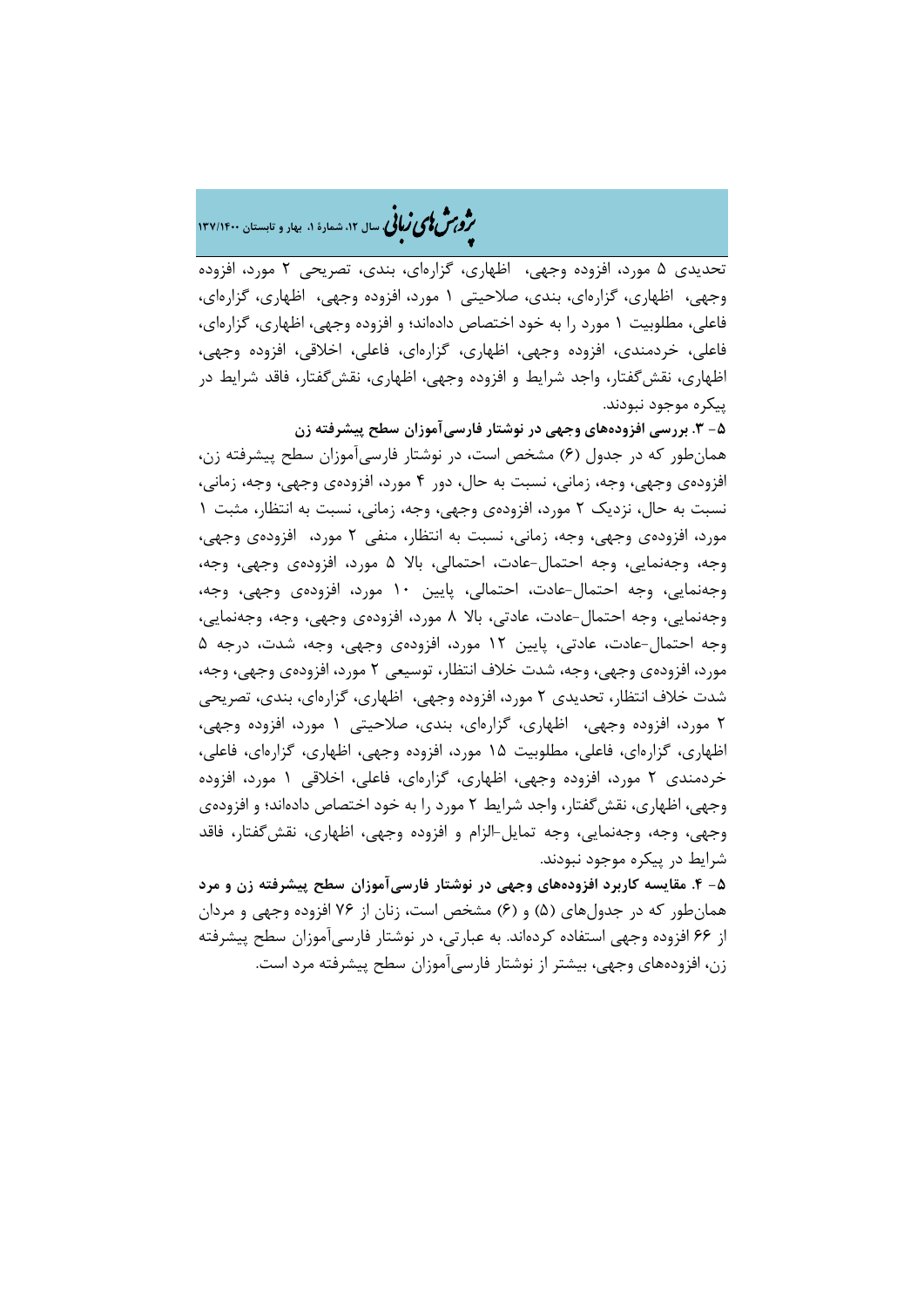### **/138 تأثیر جنسیت در کاربرد افزودههاي وجهی در نوشتار فارسیآموزان خارجی سطح پیشرفته از منظر دستور نقشگرایی**

#### جدول (۵). فراوانی و درصد انواع افزودههای وجهی در نوشتار فارسی آموزان سطح پیشرفته مرد

نوع أفزوده وجهى

احتمالی، بالا

احتمالی، پاییر

عادتی، پالا

عادتی، پایین

افزودهی وجهی، وجه، زمانی، نسبت به حال، دور

افزودهی وجهی، وجه، زمانی، نسبت به حال، نزدیک

افزودهی وجهی، وجه، زمانی، نسبت به انتظار، مثبّت افزودهی وجهی، وجه، زمانی، نسبت به انتظار، متفی

افزودهى وجهى، وجه، وجهلمايي، وجه احتمال-عادت،

افزودەی وجهی، وجه، وجهنمایی، وجه احتمال-عادت،

افزودهی وجهی، وجه، وجهانمایی، وجه احتمال-عادت،

افزودهى وجهىء وجه، وجهلمايي، وجه احتمال-عادت،

افزودهى وجهى، وجه، وجهنمايي، وجه تمايل-الزام

افزودهى وجهى، وجه، شدت خلاف انتظار، توسيعي

افزودهى وجهىء وجه شدت خلاف انتظار، تحديدى افزوده وجهی، اظهاری، گزارهای، یتدی، تصریحی افزوده وجهی، اظهاری، گزارهای، یتدی، صلاحیتی

افزوده وجهی، اظهاری، گزارهای، فاعلی، مطلوبیت افزوده وجهی، اظهاری، گزارهای، فاعلی، خردمتدی

افزوده وجهي، اظهاري، گزارءاي، فاعلي، اخلاقي افزوده وجهى، اظهارى، نقش كفتار، فاقد شرايط

افزوده وجهي، اظهاري، نقش كفتار، واجد شرايط

افزودهی وجهی، وجه، شدت، درجه

فراولى

 $\overline{\phantom{a}}$ 

 $\overline{\mathbf{r}}$ 

 $\Delta$ 

 $\bar{V}$ 

 $\boldsymbol{\mu}$ 

 $_{\rm Y}$ 

Λ

 $\mathbf{v}$ 

۳

 $\overline{1}$ 

 $\overline{\tau}$ 

 $\Delta$ 

 $\cdot$ 

 $\overline{1}$ 

 $\cdot$ 

 $\star$ 

 $\cdot$ 

درصد ئسيٽ يه کل افزودهای <u>وجهى</u>

 $91.9$ 

 $\tau$ . $\tau$ 

V/AV

 $1/\Delta1$ 

 $\frac{1}{2}$ 

 $\mathcal{N}\cdot\mathcal{P}$ 

**TV/TY** 

 $3 - 19$ 

 $\overline{\tau}/\cdot\overline{\tau}$ 

 $1/\Delta$  )

 $\tau/\cdot\tau$ 

Y/ AY

 $1/\Delta1$ 

 $\cdot$ 

### جدول (۶). قراوانی و درصد انواع افزودههای وجهی در نوشتار فارسیآموزان سطح پیشرفته زن

| درصد         | دراوفى | دوع الزوتم وجهى                                |
|--------------|--------|------------------------------------------------|
| ئسيٽ يه      |        |                                                |
| کا،          |        |                                                |
| افزودهای     |        |                                                |
| وجهى         |        |                                                |
| $\Delta$ /78 | ۴      | افزودەی وچهی، وچه، زمانی، نسیت یه حال، دور     |
| <b>TIPT</b>  | ٢      | افزودەی وجهی، وجه، زمانی، نسبت یه حال، نزدیک   |
| 1/7          | ١      | افزودەی وجهی، وجه، زمانی، نسبت به انتظار، متیت |
| <b>TIST</b>  | ۳      | افزودەی وچهی، وجه، زمانی، نسبت یه انتظار، متقی |
| PIOY         | ۵      | افزودەى وچهى، وجه، وجەنمايى، وجه احتمال-عادت،  |
|              |        | احتمالی، بالا                                  |
| 17/10        | ١.     | افزوددی وجهی، وجه، وجهنمایی، وجه احتمال-عادت،  |
|              |        | احتمالی، پایین                                 |
| $1 - 107$    | A      | افزودەی وچهی، وجه، وجەنمایی، وجه احتمال-عادت،  |
|              |        | عادتی، بالا                                    |
| 10/YA        | ۱۳     | افزودەى وچهى، وجه، وجەنمايى، وجه احتمال-عادت،  |
|              |        | عادتی، پایین                                   |
| ٠            | ٠      | افزودەى وچهى، وجه، وجەنمايى، وجه تمايل-الزام   |
| <b>PIOY</b>  | ۵      | افزودەی وجهی، وجه، شدت، درجه                   |
| <b>TIPT</b>  | ٣      | افزودەى وجهى، وجه، شدت خلاف انتظار، توسيعى     |
| <b>TIPT</b>  | ٢      | افزودهى وجهى، وجه، شدت خلاف انتظار، تحديدى     |
| <b>T/PT</b>  | ٢      | افزوده وجهی، اظهاری، گزارهای، یتدی، تصریحی     |
| 1/7          | ١      | افزوده وجهي، اظهاري، گزارهاي، يتدي، صلاحيتي    |
| 19/77        | ۱۵     | افزوده وجهی، اظهاری، گزارهای، فاعلی، مطلوبیت   |
| <b>TIST</b>  | ٢      | افزوده وجهی،اظهاری، گزارءای، فاعلی، خردمتدی    |
| 1/7          | ١      | افزوده وجهى، اظهارى، كزارءاى، فاعلى، اخلاقى    |
| ٠            | ٠      | افزوده وجهى، اظهارى، نقش كفتار، فاقد شرايط     |
| <b>TIST</b>  | ۳      | افزوده وجهىء اظهارىء نقش كفتار، واجد شرايط     |
|              | ٧۶     | تعداد کل                                       |
|              |        |                                                |



نمودار (۲). مقایسه درصد افزودههای وجهی در نوشتار فارسیآموزان سطح پیشرفته مرد و زن

همانطور که در جدولهاي (5) و (6) و نمودار (2) مشخص است، فراوانی و درصد کاربرد انواع افزودههاي وجهی در نوشتار فارسیآموزان سطح پیشرفته زن و مرد متفاوت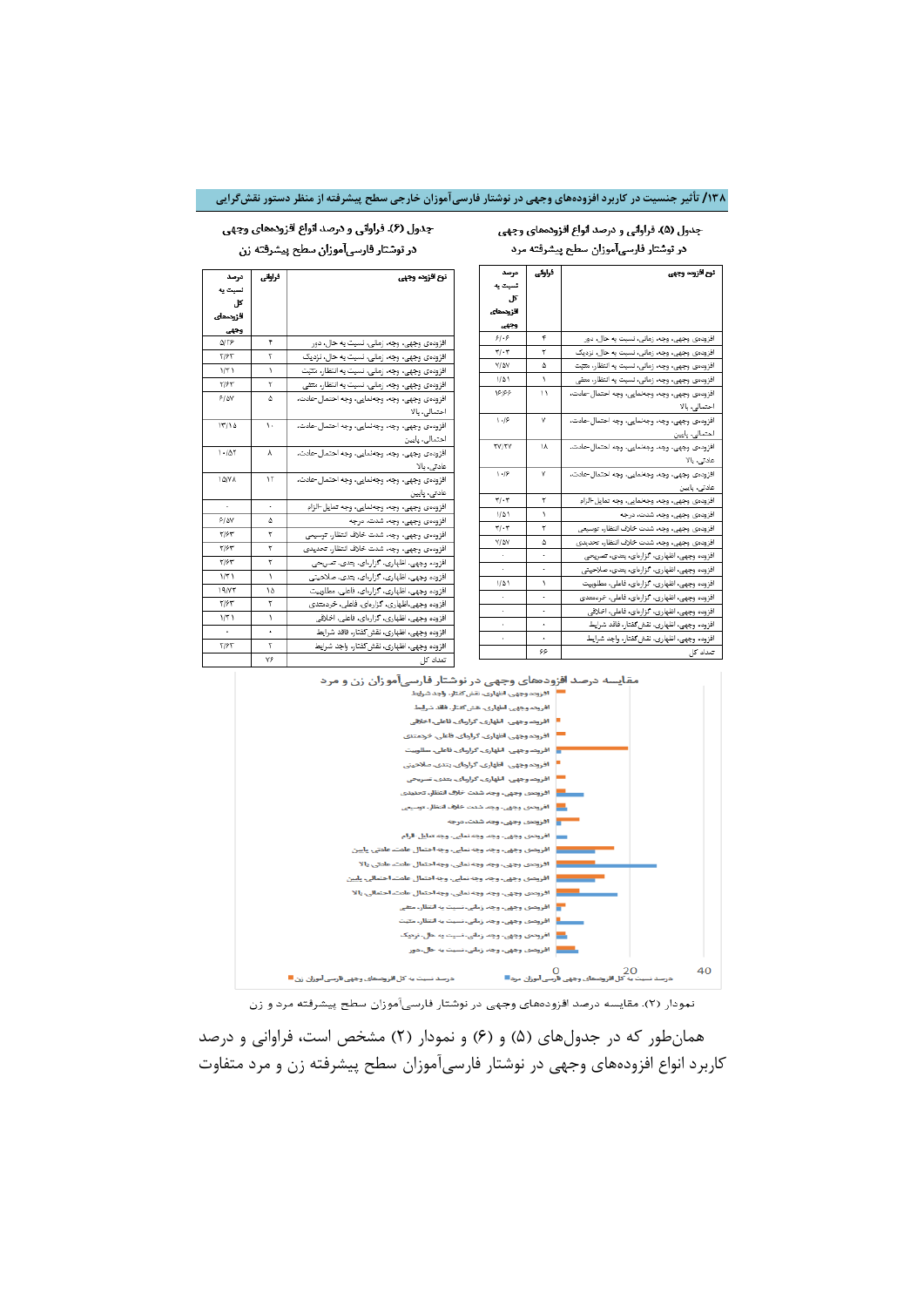# �ی زبا **، سال ،12 شمارة ،1 بهار و تابستان 139/1400** � �و ی �ش

است. پربسامدترین افزودهي وجهی در نوشتار فارسیآموزان سطح پیشرفته مرد، افزودهي وجهی، وجه، وجهنمایی، وجه احتمال-عادت، عادتی، بالا با 18 بار (%27/27) تکرار و پربسامدترین افزودهي وجهی در نوشتار فارسیآموزان سطح پیشرفته زن، افزوده وجهی، اظهاري، گزارهاي، فاعلی، مطلوبیت با 15 بار (%19/73) تکرار است. همانطور که در نمودار (2) مشخص است، افزودهي وجهی، وجه، وجهنمایی، وجه احتمال-عادت، احتمالی، بالا و افزودهي وجهی، وجه، وجهنمایی، وجه احتمال-عادت، عادتی، بالا به فراوانی در نوشتار فارسیآموزان سطح پیشرفته مرد، بیشتر از نوشتار فارسیآموزان سطح پیشرفته زن است. همچنین، افزوده وجهی، اظهاري، گزارهاي، فاعلی، مطلوبیت و افزودهي وجهی، وجه، وجهنمایی، وجه احتمال-عادت، احتمالی، پایین و افزودهي وجهی، وجه، وجهنمایی، وجه احتمال-عادت، عادتی، پایین بهطور قابل ملاحظهاي در نوشتار فارسیآموزان سطح پیشرفته زن، بیشتر از نوشتار فارسیآموزان سطح پیشرفته مرد است. همچنین، زنان از افزودهي وجهی، وجه، وجهنمایی، شدت، درجه بیش از مردان استفاده کردهاند. در پیکرهي این پژوهش، هم در نوشتار مردان و هم در نوشتار زنان، از افزودهي وجهی، اظهاري بسیار کم استفاده شده است (24 بار). زنان از افزوده وجهی، اظهاري، گزارهاي، فاعلی، مطلوبیت، 15 بار استفاده کردند؛ در حالی که در نوشتار مردان تنها یک مورد وجود دارد. زنان، در مجموع 23 بار از انواع افزوده اظهاري در نوشتار خود استفاده کردهاند، در حالیکه مردان، فقط یکبار از افزوده اظهاري در نوشتار خود استفاده کردهاند؛ یعنی زنان بیشتر از مردان در نوشتار خود به بیان دیدگاهها و اظهار عقایدشان پرداختهاند. **-5 .5 تحلیل آماري**

در این بخش با استفاده از آزمون آماري خی دو، به تحلیل آماري یافتههاي پژوهش، میپردازیم. یکی از یافتههاي پژوهش این است که زنان بیش از مردان از افزودههاي وجهنمایی، احتمالی و عادتی پایین، استفاده میکنند. اکنون با استفاده از آزمون آماري خیدو، به بررسی این فرضیه میپردازیم. فرض صفر: احتمال استفاده زنان و مردان از افزودههاي وجهنمایی، احتمالی و عادتی پایین، به یک

میزان است. براي آزمون فرض صفر از آزمون خی دو استفاده میکنیم.

if p-value<0.05 then we reject H0 else we accept H0 p-value=1-p(X2H0<X2obs) =1-P(X2(1) < 1.77) = 0.18 چون مقدار به دست آمده بیش از 0,05 است، بنابراین، فرض صفر پذیرفته شد؛ یعنی فرضیهي موردنظر رد میشود (جدول 7).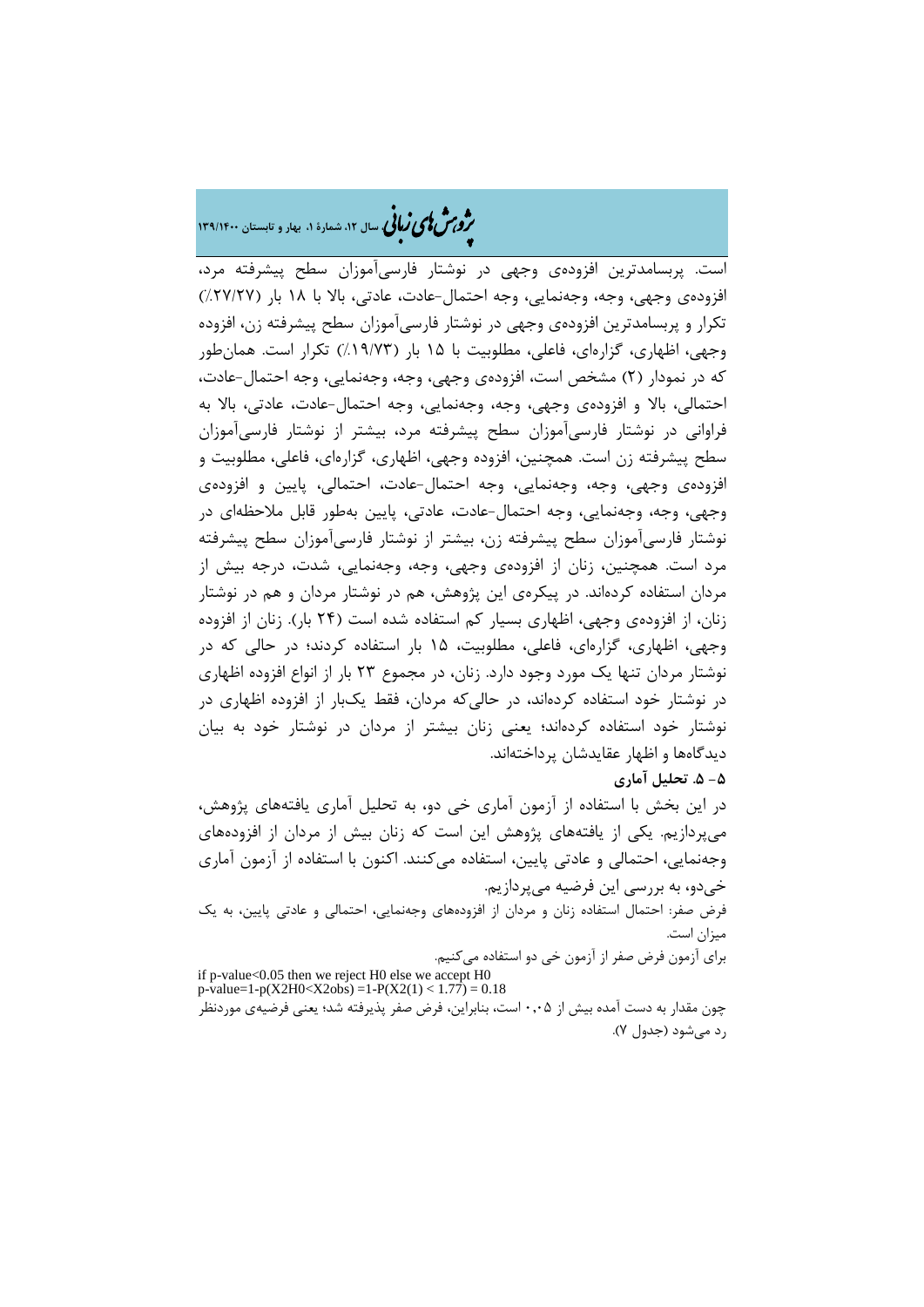**/140 تأثیر جنسیت در کاربرد افزودههاي وجهی در نوشتار فارسیآموزان خارجی سطح پیشرفته از منظر دستور نقشگرایی**

 یکی دیگر از یافتههاي پژوهش این است که مردان بیش از زنان از افزودههاي وجهنمایی، احتمالی و عادتی بالا، استفاده میکنند. فرض صفر: احتمال استفاده زنان و مردان از افزودههاي وجهنمایی، احتمالی و عادتی بالا، برابر است. براي آزمون فرض صفر از آزمون خی دو استفاده میکنیم.

if p-value<0.05 then we reject H0 else we accept H0  $p$ -value=1-p(X2H0<X2obs) =1-P(X2(1) < 6.09) = 0.013

چون مقدار به دست آمده کمتر از 0,05 است، بنابراین، فرض صفر رد شد؛ یعنی فرضیهي موردنظر پذیرفته میشود (جدول 8).

 یافتهي دیگر پژوهش این است که زنان بیش از مردان از افزوده اظهاري استفاده مے کنند.

> فرض صفر: احتمال استفاده زنان و مردان از افزوده اظهاري، به یک میزان است. براي آزمون فرض صفر از آزمون خی دو استفاده میکنیم.

if p-value<0.05 then we reject H0 else we accept H0 p-value=1-p(X2H0<X2obs) =1-P(X2(1) < 20.16) = 0 چون مقدار به دست آمده کمتر از 0,05 است، بنابراین، فرض صفر رد شد؛ یعنی فرضیهي موردنظر

جدول (٨). تحليل آماري اين فرضيه كه

مردان پیش از زنان از افزودههای

پژوهش، پذیرفته میشود (جدول 9).

حضور هركدام يرآورد احتمال تحت

فرض صقر مقادير مورد انتظار

جدول (۹). تحلیل آماری این فرضیه که

زنان بيش از مردان

از افزوده اظهاری استفاده می کنند مردان (۱)

 $.15199V$ 

 $\cdot \Delta$ 

 $\mathcal{M}$ 

|           | وجدمايي، احتمالي و عادتي بالا<br>استقاده می کنند |          | .,<br>ه میکنند    |
|-----------|--------------------------------------------------|----------|-------------------|
|           |                                                  |          | رده مرد و ژن      |
| رده مرد   | مردان (۱)                                        | زنان (۱) | مشاهدات در هر رده |
| مشاهدات د |                                                  |          | برآورد احتمال-سهم |
| .         |                                                  |          |                   |

| رده مرد و ژن       | مردان (۱)     | ጠ : 63  | کل، |
|--------------------|---------------|---------|-----|
| مشاهدات در هر رده  |               | ٣٢      | ٣۶  |
| یر آورد احتمال–سهم | <b>PAAAA1</b> | ۰۶۱۱۱۱۱ |     |
| حضور هركدام        |               |         |     |
| يرآورد احتمال تحت  | ۰۵            | ه.      |     |
| فرض صقر            |               |         |     |
| مقادير مورد انتظار | ١٨            | ١٨      | ٣۶  |

جدول (٧). تحليل آماري اين فرضيه كه

زنان پیش از مردان از اقزودههای

وجهمايي، احتمالي و عادتي پايين،

استفاده می کنند.

| رده مرد و ژن        | مردان (۱) | زنان (۱)    |  |
|---------------------|-----------|-------------|--|
| مشاهدات در هر رده   | ٢٩        |             |  |
| یر آورد احتمال– سهم | .99.999   | - 7 - 947 F |  |
| حضور هركدام         |           |             |  |
| يرأورد احتمال تحت   | ۰۵        | ه.          |  |
| فرض صقر             |           |             |  |
| مقادير مورد انتظار  |           |             |  |

| يرآورد | .99.999 | $.5 - 9057$ |    |  |
|--------|---------|-------------|----|--|
| 'n,    |         |             |    |  |
| يرآورد | ۰۵      | ۵.          |    |  |
| ś      |         |             |    |  |
| مقادر  | ٢١      | ٢١          | ۴۲ |  |

#### **.6 نتیجه**

زئان (۲) .।

> $\uparrow\uparrow$  $\uparrow\uparrow$

 $.9$  $\triangle$ ATTT

 $\cdot \Delta$ 

 $\uparrow\uparrow$ ٢۴

پس از بررسی افزودههاي وجهی بهکاررفته در نوشتار فارسیآموزان خارجی سطح پیشرفته زن و مرد، نتایج زیر حاصل شد:

.1 افزودهي وجهی، وجه، وجهنمایی پربسامدترین افزوده وجهی در نوشتار فارسیآموزان سطح پیشرفته است و افزوده وجهی، اظهاري، نقشگفتار، فاقد شرایط در پیکره پژوهش موجود نبود. در پژوهش جعفري (1388) نیز، افزوده وجهنمایی، پربسامدترین افزوده وجهی در پیکره پژوهش بوده است.

.2 مردان (بهطور معناداري ازنظر آماري) از افزودهي وجهی، وجه، وجهنمایی، وجه احتمال-عادت، احتمالی، بالا (واژههایی از قبیل مطمئنا،ً حتماً و ...) و افزودهي وجهی، وجه، وجهنمایی، وجه احتمال-عادت، عادتی، بالا (واژههایی از قبیل همیشه، هیچوقت و ...) بیش از زنان استفاده کردهاند که نشاندهندهي قاطعیت بیشتر در نوشتار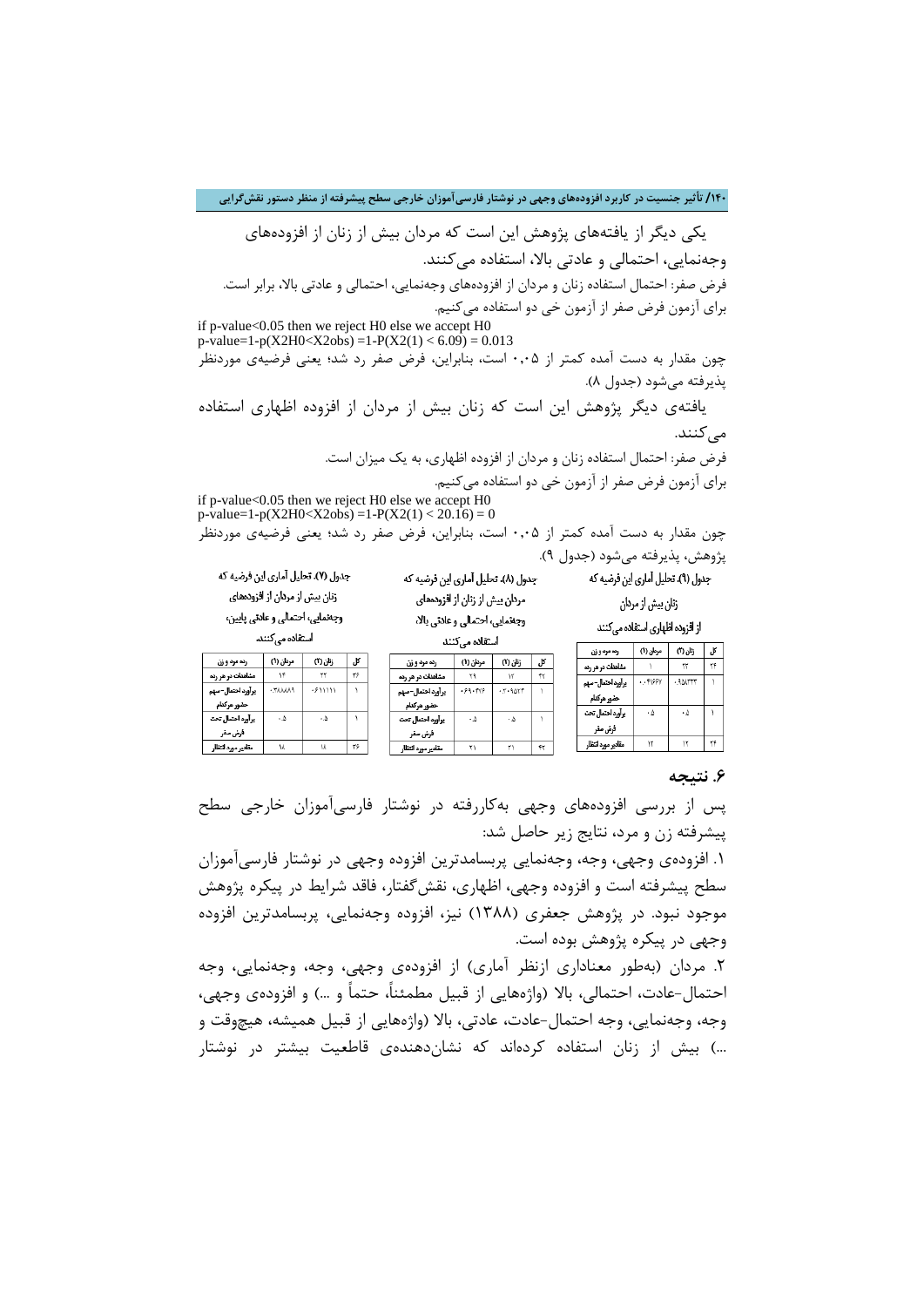# �ی زبا **، سال ،12 شمارة ،1 بهار و تابستان 141/1400** � �و ی �ش

فارسیآموزان مرد است. زنان از افزوده وجهی، اظهاري، گزارهاي، فاعلی، مطلوبیت و افزودهي وجهی، وجه، وجهنمایی، وجه احتمال-عادت، احتمالی، پایین (واژههایی از قبیل احتمالا،ً شاید و ...) و افزودهي وجهی، وجه، وجهنمایی، وجه احتمال-عادت، عادتی، پایین (واژههایی از قبیل گه گاهی، بعضی اوقات، گاهی اوقات و ...) بیش از مردان استفاده کردهاند که نشاندهندهي عدم قطعیت در نوشتار فارسیآموزان زن است. همچنین، زنان از افزودهي وجهی، وجه، وجهنمایی، شدت، درجه (واژههایی از قبیل تقریبا،ً نسبتاً و ...) بیش از مردان استفاده کردهاند.

این نتیجه دیدگاه لیکاف (۱۹۷۵: ۵۲-۵۴) درباره تفاوت گفتار مردان و زنان را تأیید میکند. لیکاف (همان) میگوید: زنان بیش از مردان از تردیدنماها استفاده میکنند. [1](#page-20-0) تردیدنماها کلماتی هستند که حس تردید و درنگ گوینده را به مخاطب القا میکنند. به باور لیکاف (همان)، گوینده نظر با به کار بردن این کلمات، از اظهارنظر قطعی میپرهیزد. او باور دارد که زنان در طول گفتارشان با استفاده مکرر از تردیدنماها بهنوعی از جواب دادن طفره میروند. همچنین زنان با استفاده از صفات تقریبی مانند «تقریباً» و «نسبتاً»، این نکته را تأیید میکنند.

 به اعتقاد فوکو، قدرت عمیقاً در شبکهي جامعه ریشه دارد و میتوان آن را در تمام عرصههاي اجتماع و روابط انسانی مشاهده کرد (نظري، :1390 346-344). وجهنمایی ابزاري کارآمد براي تحلیل مناسبات قدرت در متن در اختیار میگذارد؛ زیرا وجهنمایی تمام جنبههاي گفتمان را که در ارتباط با نگرش یا اعتقاد گوینده یا نویسنده است، در برمیگیرد (فاولر <sup>۲</sup>، ۱۹۷۷: ۱۳).

 در پژوهش درودي مقدم (2010) نیز، در نوشتار زنان، عبارات و واژههایی که نشاندهندهي شک و تردید هستند، زیاد است. در پژوهش تفرجی یگانه و قریشی (2015) نیز، مردان بیش از زنان، تقویتکنندهها را در نوشتار خود به کار بردهاند و به عبارتی، نوشتار آنها از قاطعیت بیشتري بهره برده است.

<span id="page-20-1"></span><span id="page-20-0"></span>.3 زنان از افزوده وجهی، اظهاري، گزارهاي، فاعلی، مطلوبیت (واژههایی از قبیل خوشبختانه، متأسفانه و ...)، بیش از مردان استفاده کردهاند و بهطورکلی زنان (بهطور معناداري ازنظر آماري) از افزوده وجهی، اظهاري بیش از مردان استفاده کردهاند که نشاندهندهي این است که زنان بیشتر از مردان در نوشتار خود به بیان دیدگاهها و اظهار عقایدشان پرداختهاند. این موضوع که زنان بیش از مردان به بیان احساسات فردي

**.**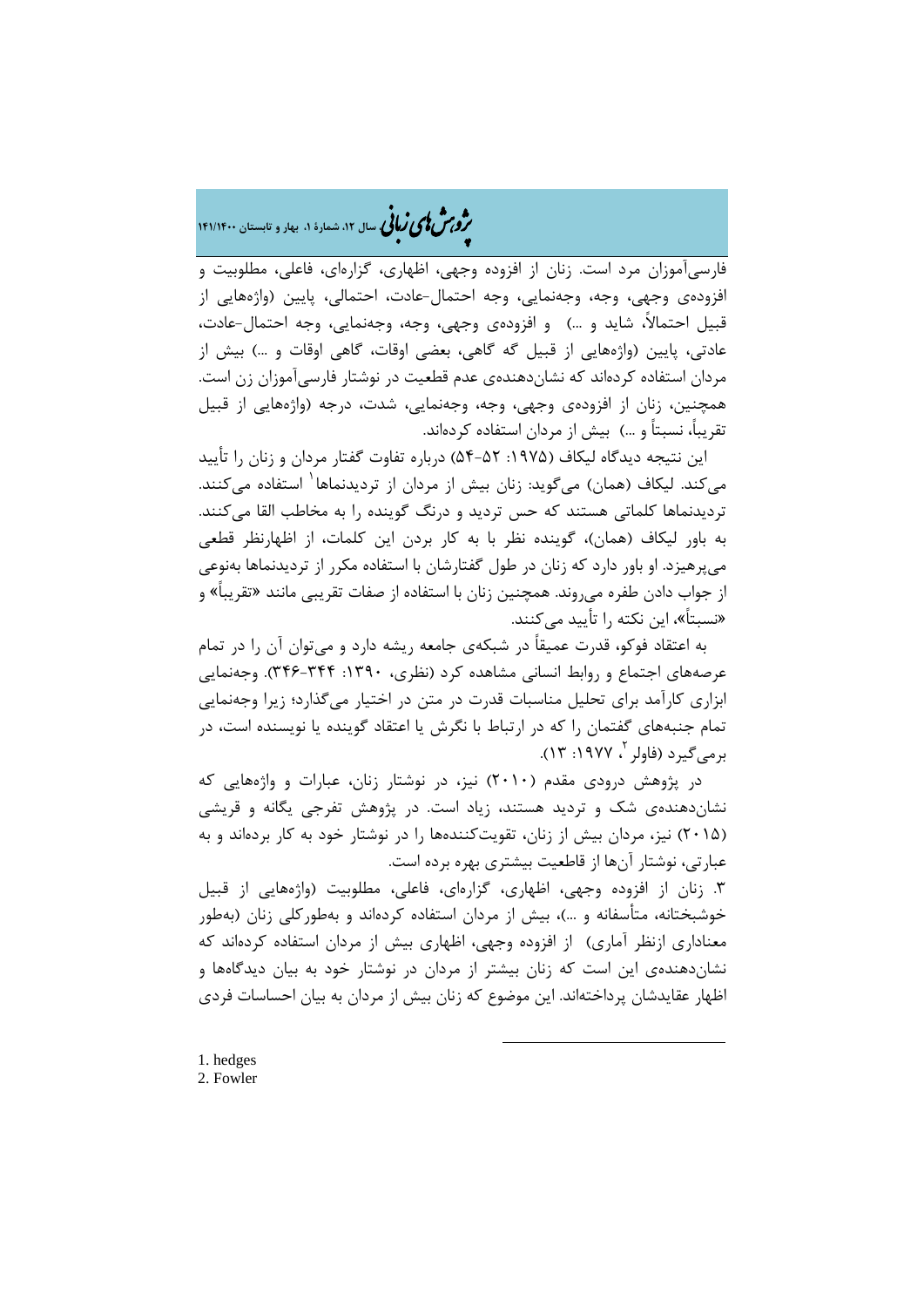**/142 تأثیر جنسیت در کاربرد افزودههاي وجهی در نوشتار فارسیآموزان خارجی سطح پیشرفته از منظر دستور نقشگرایی**

خود میپردازند، از نتایجی است که محققان دیگر نیز آن را تأیید کردهاند؛ ازجمله میتوان به تحقیق جیمز و دراکیچ (1993) اشاره کرد که میگویند از زنان انتظار [1](#page-21-0) میرود که بسیار بیشتر از مردان دربارهي احساسات فردي و دیگر موضوعات اجتماعی احساسی مربوط به روابط میانفردی حرف بزنند (وارداف <sup>۲</sup> ، ۲۰۰۶: ۳۲۵). در پایان توجه به این نکته حائز اهمیت است که فارسیآموزان خارجی زن و مرد، در نوشتار خود از انواع افزودههاي وجهی، به تعداد کمی (142 بار) استفاده کردهاند؛ میتوان نتیجه گرفت که بایستی در تهیه و تدوین متون آموزشی براي فارسیآموزان خارجی، بازنگري شود و اگر افزودههاي وجهی به میزان مناسب در این متون استفاده نشده است، این افزودهها در متون آموزشی به کار روند.

### **منابع**

جعفري، آزیتا (1388). «بررسی افزودهها در زبان فارسی: بر اساس رویکردهاي نقشی و صوري»، ویژهنامه فرهنگستان (دستور)**،** شمارة پنجم، اسفند ،1388 صص .155-128 صفارمقدم، احمد (1391). «گونههاي گفتاري و نوشتاري در آموزش زبان فارسی به غیرفارسیزبانان»،

زبانشناخت، پژوهشگاه علوم انسانی و مطالعات فرهنگی، سال سوم، شمارة دوم، پاییز و زمستان ،1391 صص .68-45

مدرسی، یحیی (1390). درآمدي بر جامعهشناسی زبان، تهران، پژوهشگاه علوم انسانی و مطالعات فرهنگی.

میرزائی، آزاده و مولودي، امیرسعید (1393). «نخستین پیکرة نقشهاي معنایی زبان فارسی»، علم  $\mathcal{F}(\mathcal{X})$ ، صص 79 - ۴۸.

نظري، علیاشرف (1390). «چرخش در مفهوم قدرت: تصور فوکویی و پسافوکویی از قدرت»، فصلنامهی سیاست، مجلهی دانشکدهٔ حقوق و علوم سیاسی. سال ۴۱، شمارهٔ ۳، صص .358-341

وزیرنژاد، فائزه (1387). سبکشناسی رمان چراغها را من خاموش میکنم با رویکرد نقشگرایی هلیدي، پایاننامه کارشناسی ارشد، دانشگاه فردوسی مشهد.

Cameron, D., Mcalinden. F., & O′ Leary. K. 1989. Lakoff in Context: thesocial and linguistic functions of tag questions. In J. Coates, & D.

Coates, J. 1986. *Women, Men and Language*, New York, Longman.

Eggins, S. 1994. *An Introduction to Systemic Functional Linguistics*. First Edition, London: Pinter.

Fowler, R. 1977. *Linguistics and the Novel*. London: Methuen.

Halliday, M. A. K. 1989. *Spoken and Written Language*. Oxford: Oxford University Press.

Halliday, M.A.K. 1985/1994/1998. *An Introduction to FunctionalGrammar*. London: Edward Arnold Limited.

**.** 

<span id="page-21-0"></span>1. James & Drakich

<span id="page-21-1"></span>2. Wardhaugh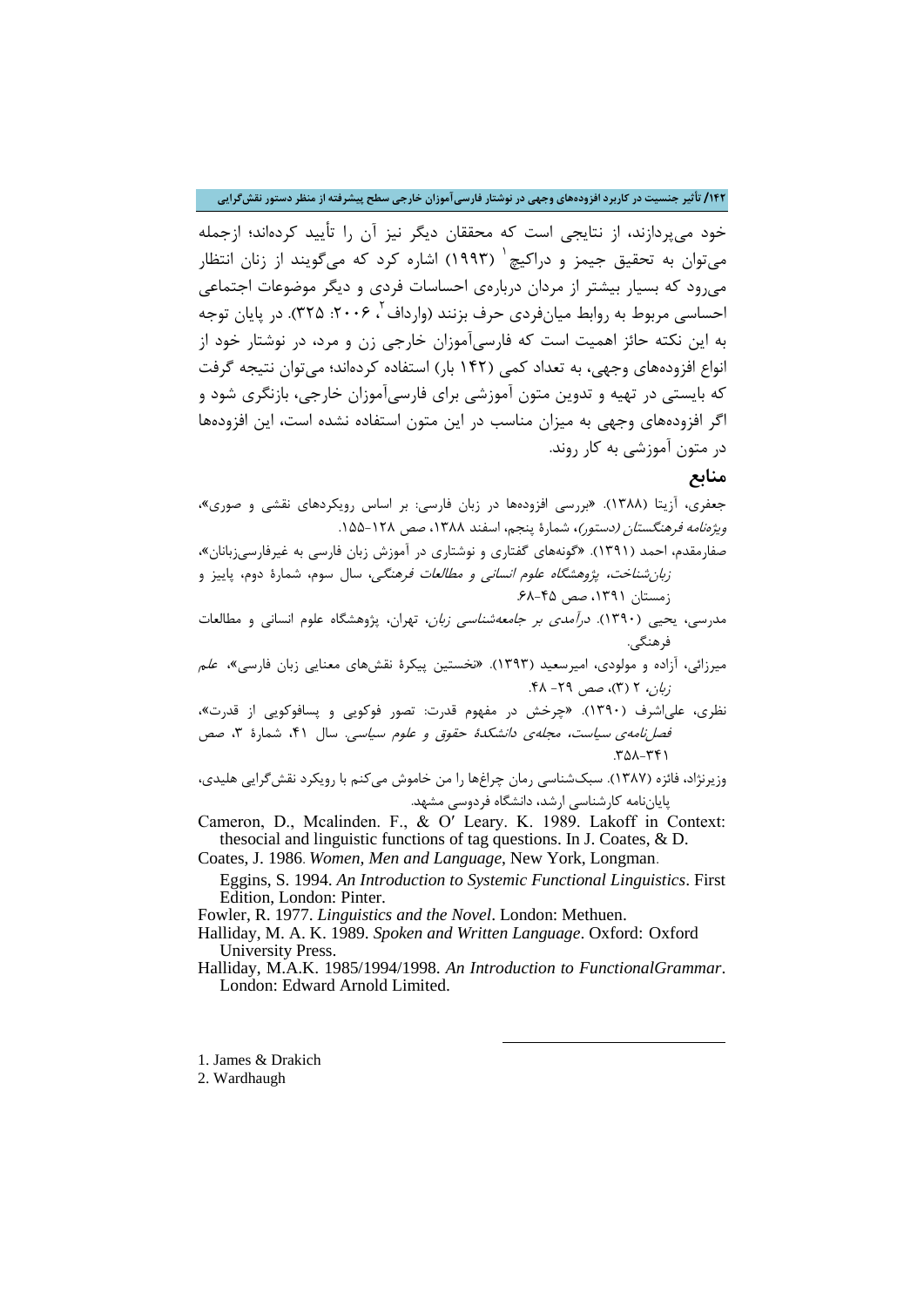Halliday, M.A.K. & Matthiessen C. 2004. *An Introduction to* 

�ی زبا **، سال ،12 شمارة ،1 بهار و تابستان 143/1400** � �و ی �ش

*FunctionalGrammar*. Third Ed. London: Edward Arnold Limited. Halliday, M.A.K. 1971. "Linguistic Function and Literary Style: AnInquiry

- into the Language of William Golding's The Inheritors,"in,S. Chatman ed.
- Holmes, J. 1986. "Functions of you know in women's and men's speech". *Language in Society*. Volume 15, Issue 1, March 1986, pp. 1-21. Cambridge: Cambridge University press.
- Holmes, J. 1990. "Hedges and boosters in women's and men's speech". *Language & Communication*, 10(3), 185-205.<br> **Holmes**, J. 1998. Women's Talk:
- Women's Talk: The Question of SociolinguisticsUniversals, In Coates, J. and Pichler, P., 2011. Language andgender. A reader. John Wiley & Sons; 2nd Edition.
- Jafari, A. 2009. The study of adjuncts in Persian language: Based on formal and functional approaches. *Dastoor Journal*, 128-155. [In Persian].
- James, D. and J. Darkich 1993. Understanding Gender Differences Amount of Talk: A Critical Review of Research. In Tannen (1993).
- Labotka, L. 2009. Language and woman's place in drag: power, femininityand gay speech. *Texas linguistic forum*, 53, 18-28.
- Lakoff, R. 1973. *Language and Woman's place*. Language in Society,2: 45 80.
- Lakoff, R. 1975. *Language and Woman's place*. New York: Harper & Row. Mirzaei, A., Moloodi, A. 2014. The First Semantic Role Corpus inPersian<br>Language. *Language Science*, 2(3), 48-29. [In Persian]. Language. *Language Science*, 2(3), 48-29. [In Persian]. Modarresi, Y. 2017. *An Introduction to Sociolinguistics*. Tehran: Institute for Humanities and Cultural Studies. [In Persian].
- Nazari, A. 2011. Transition in the concept power: Foucault and Post-Foucauldian analysis. *political quarterly*, 41(3), 341-358. [In Persian].

Saffar Moghadam, A. 2013. Spoken and Written Variants in Teaching Persian Language to non-Persian Speakers. *Language Studies*, 3(6), 45- 68. [In Persian].

- Thompson, G. 1997. *An Introducing Functional Grammar*, New York: Oxford University Press.
- Vazirnejad, F. 2009. Stylistics of the novel Cheragh-ha ra man basis of functional Grammar of Halliday'sapproach (Master's thesis). Ferdowsi University of Mashhad, Mashhad, Iran. [In Persian].
- Wardhaugh, R. 2006. *An Introduction to Sociolinguistics*. Fifth Ed. Malden: Blackwell Publishing.
- Yaguchi, M., Iyeiri, Y., & Baba, Y. 2010. Speech style and gender distinctions in the use of very and real/ really: an analysis of the corpus of spoken professional American English. *Journal of pragmatics*, 42, 585-597.